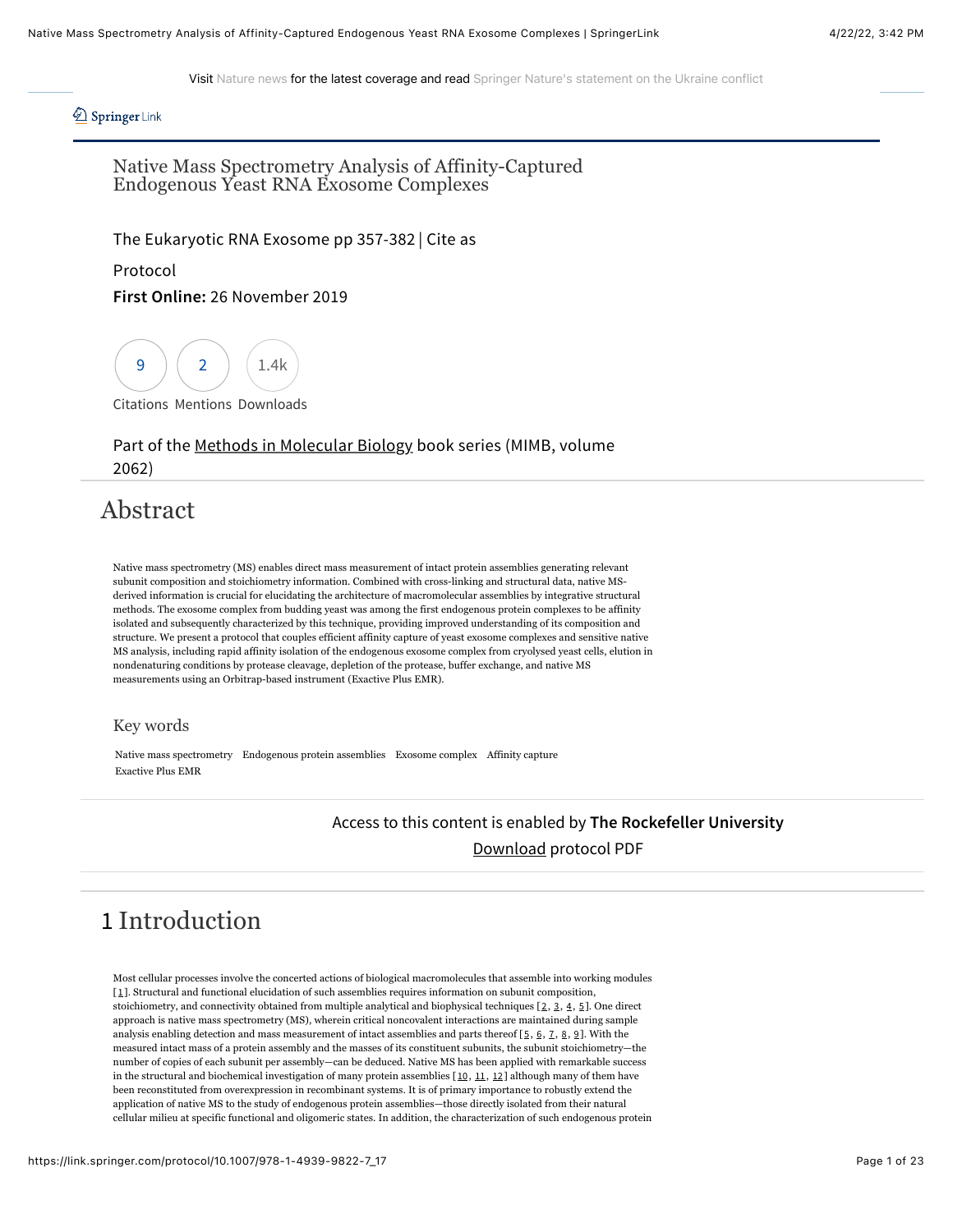assemblies reveals relevant posttranslational modifications and molecular associations (e.g., binding of native cofactors or ligands) that might otherwise be lost from outsourcing protein production to heterologous systems (*see* also Chapters [13 \(https://doi.org/10.1007/978-1-4939-9822-7\\_13\)](https://doi.org/10.1007/978-1-4939-9822-7_13) and [18 \(https://doi.org/10.1007/978-1-4939-9822-7\\_18\)](https://doi.org/10.1007/978-1-4939-9822-7_18)).

The availability of large libraries of affinity-tagged strains and advances in genomic modification strategies have enabled unprecedented opportunities for the isolation of endogenous protein assemblies. For instance, high-throughput and global analysis of protein assemblies from tandem affinity purification (TAP) libraries in budding yeast has generated an extensive protein-protein interaction network revealing the modular and hierarchical organization of proteins within a eukaryotic cell [[13](#page-17-3), [14](#page-17-4)]. The exosome complex, an essential protein complex involved in RNA processing [[15](#page-17-5), [16](#page-17-6)], was among the first protein assemblies from budding yeast that was affinity-isolated by the TAP approach and subsequently characterized by native MS [[17](#page-17-7), [18](#page-17-8)] (*see* also Chapter [15 \(https://doi.org/10.1007/978-1-4939-9822-7\\_15\)](https://doi.org/10.1007/978-1-4939-9822-7_15)). These studies verified that the yeast exosome core complex, designated here as Exo-10, is composed of ten subunits with one copy each of Csl4p, Mtr3p, Rrp4p, Rrp40p, Rrp41p, Rrp42p, Rrp43p, Rrp45p, and Rrp46p together with the catalytic Dis3p subunit. The organization and elements of intersubunit connectivity within Exo-10 were also uncovered from systematic in-solution and gas-phase dissociation experiments that were part of the native MS analysis workflow used [ [17](#page-17-7), [18](#page-17-8)]. In addition, affinity isolation of compartment-specific exosome complexes confirmed distinctions in nuclear and cytoplasmic protein partners, yielding insights into distinct functions of the exosome [[19](#page-17-9), [20](#page-18-0)]. In these studies, sample preparation involved mechanical cell lysis using glass beads followed by multiple affinity purification and chromatographic steps prior to native MS. Prolonged handling may lead to dissociation of complexes and extensive sample loss. When procedural improvements can increase the yield of the target complex, a concomitant reduction in the burden of sample quantity is realized.

To address the need for an efficient and robust native MS pipeline, we present a protocol that couples rapid, high-yield affinity capture of the exosome via Csl4p-TAP with sensitive native MS analysis [[21](#page-18-1)]. Flash-freezing cells in liquid nitrogen and subsequent mechanical cryolysis preserves noncovalent associations within the cellular milieu and minimizes proteolytic degradation of the target protein complex. In addition, the resulting cryomilled powder can be stored in −80 °C and portions can be weighed depending on the scale of the experiment allowing flexibility in the experimental design. For affinity capture, the TAP tag consists of the protein A tag from Staphylococcus aureus (SpA) and the calmodulin-binding protein (CBP) tag; a cleavage site for tobacco etch virus (TEV) protease is engineered between the two affinity handles [[22](#page-18-2), [23](#page-18-3)]. A single-step affinity capture via the SpA handle using IgG-conjugated magnetic beads is sufficient to efficiently isolate the endogenous TAP-tagged exosome complex from cell extracts [[21](#page-18-1), [24](#page-18-4), [25](#page-18-5), [26](#page-18-6), [27](#page-18-7)]. IgG-conjugated magnetic beads facilitate rapid enrichment and protease elution of the captured protein complexes into small volumes (typically 10–20 µL) keeping the sample at concentrations (several hundreds of nM) sufficiently high for native MS analysis. After elution, the 27-kDa TEV protease, which is added in excess for on-bead protease cleavage, can be efficiently removed using a centrifugal filter with a 100 kDa molecular weight cutoff (MWCO). Rapid buffer exchange into a nondenaturing and electrospray-compatible solution of volatile salt such as ammonium acetate is performed using spin columns. A small amount of Tween-20 (0.001–0.01% v/v), a nonionic detergent and common passivating agent, is added in the buffer exchange solution to enable maximum sample recovery without observable issues in subsequent MS analysis [[21](#page-18-1)]. Native MS measurements are performed using the Exactive Plus EMR, an Orbitrap-based instrument that is modified for transmission and detection of macromolecular assemblies with exceptional sensitivity and high resolving power [[28](#page-19-0)]. Overall, the workflow described here takes 2–3 h from the resuspension of cryomilled cell powder to a native MS-ready sample minimizing the time that the complexes spend out of their native environment and increasing experimental throughput.

## 2 Materials

#### 2.1 Cryolysis of Yeast Cells

1.

2.

At least 4 L yeast cell culture: for this protocol, we use the Csl4p-TAP yeast strain (Sc BY4741 cell line from ref. [29](#page-19-1)).

- Refrigerated centrifuge and rotor for pelleting large cell volumes.
- 3. Refrigerated centrifuge and rotor for 50-mL tubes.
- 4. 50-mL polypropylene Falcon tubes.
- 5. Liquid nitrogen.
- 6.
- Cryoprotective gloves.
- 7. Styrofoam box.
- 8. 12% w/v polyvinylpyrrolidone (PVP), an extracellular cryoprotectant. Dissolve 1.2 g PVP in 10 mL ddH<sub>2</sub>O.
- 9. 200 mM HEPES, pH 7.4: For 10 mL, dissolve 476.6 mg HEPES in 9 mL ddH<sub>2</sub>O. Adjust pH by adding 1 M KOH. Add ddH<sub>2</sub>O to 10 mL.
- 10. Yeast storage buffer (YSB): 20 mM HEPES pH 7.5, 1.2% PVP. For 10 mL, combine 1 mL 12% w/v PVP, 1 mL 200 mM HEPES pH 7.4 and 8 mL  $ddH_2O$ .
- 11. 25-mL or 50-mL syringe.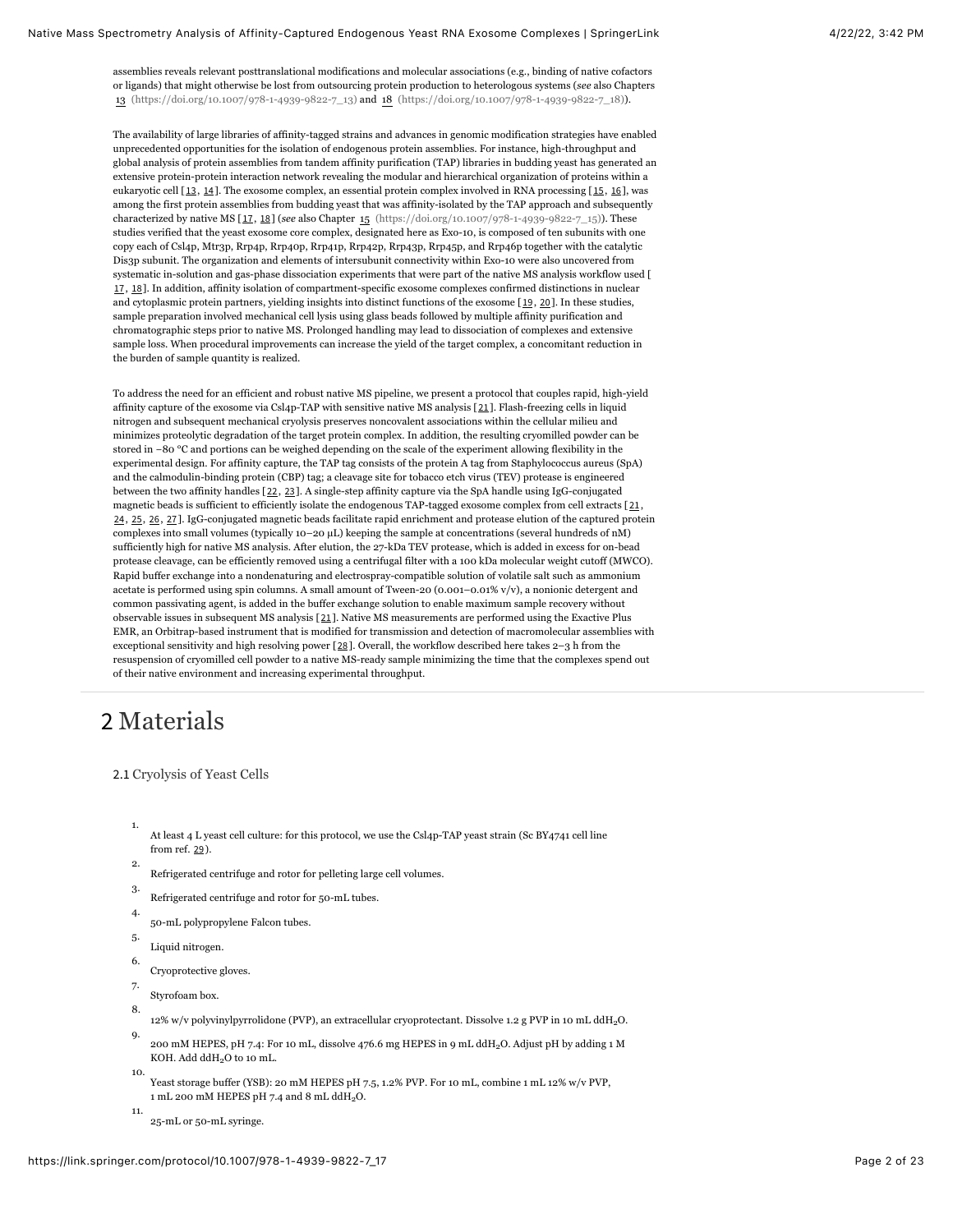- 12. Retsch Planetary Ball Mill PM100.
- 13. Retsch cryomilling jar assembly: stainless steel jar (50-mL or 125-mL), lid, and 20-mm balls.

```
14.
   Tongs.
```
15. Spatula.

2.2 Antibody Conjugation of Magnetic Beads

```
1.
2.
    Vacuum aspirator.
```
- Dynabeads M-270 Epoxy (Thermo Fisher Scientific).
- 3. Magnetic separator for microcentrifuge tubes (Thermo Fisher Scientific).
- 4. 2-mL round-bottom tubes.
- 5. Tube shaker for microfuge tubes.
- 6. IgG purified from pooled rabbit serum (e.g.*,* from MP Biomedicals): reconstitute lyophilized powder in ddH<sub>2</sub>O to a final concentration of 10−20 μg/μL. Aliquot and store in −80 °C.
- 7. 0.1 M sodium phosphate, pH 7.4: For 1 L, dissolve 2.6 g NaH<sub>2</sub>PO<sub>4</sub>·H<sub>2</sub>O and 21.7 g Na<sub>2</sub>HPO<sub>4</sub>·7H<sub>2</sub>O in 1 L. Check the pH. Filter and store at RT.
- 8. 3 M ammonium sulfate: For 50 mL, dissolve 19.8 g (NH<sub>4</sub>)<sub>2</sub>SO<sub>4</sub> in 50 mL of 0.1 M sodium phosphate buffer, pH 7.4. Filter and store at RT.
- 9. Rotating wheel in an incubator (temperature set to 30 °C).
- 10. 0.1 M glycine–HCl pH 2.5.
- 11. 10 mM Tris–HCl pH 8.8.
- 12. 0.1 M trimethylamine (TEA)—make fresh. For 1 mL, mix 14  $\mu$ L of TEA with 986  $\mu$ L ddH<sub>2</sub>O.
- 13. Phosphate-buffered saline (PBS).
- 14. PBS with 0.5% (w/v) Triton X-100.
- 15. PBS with 50% glycerol.

#### 2.3 Affinity Capture of Endogenous Yeast Exosome Complex

- 1. Cryomilled cell powder (from Subheading [3.1](#page-4-0) of this protocol).
- 2. Conjugated IgG Dynabeads stock: 0.1 mg/µL (from Subheading [3.2](#page-5-0) of this protocol).
- 3. cOmplete™ EDTA-free Protease Inhibitor Cocktail (Roche).
- 4. Magnetic separator for microcentrifuge tubes (Thermo Fisher Scientific).
- 5. Affinity capture (AC) buffer: 20 mM HEPES pH 7.4, 150 mM NaCl, 1.5 mM MgCl $_2$ , 0.15% v/v Nonidet P40. For 10 mL, combine: 1 mL 200 mM HEPES pH 7.4., 0.75 mL 20 mM MgCl $_2$ , 0.3 mL 5 M NaCl, 150  $\mu$ L 10% NP-40, and 7.8 mL deionized H<sub>2</sub>O. Keep AC buffer at room temperature.
- 6. 5-mL round-bottom polypropylene tubes.
- 7. Vacuum aspirator.

2.4 Elution by Protease Cleavage

- 1. AcTEV protease (Invitrogen), concentration is 1 µg/µL.
- 2. TEV protease buffer: 50 mM Tris pH 8, 500 µM EDTA, 1 mM DTT, 100 mM NaCl, 0.05% Tween-20. For 10 mL, combine: 0.5 mL of 1 M Tris pH 8, 50 µL of 100 mM EDTA, 50 µL of 0.2 M DTT, 0.2 mL of 5 M NaCl, 50  $\mu$ L of 10% Tween-20, and 9.2 mL deionized H<sub>2</sub>O. Keep TEV buffer on ice.

2.5 Removal of Protease and Buffer Exchange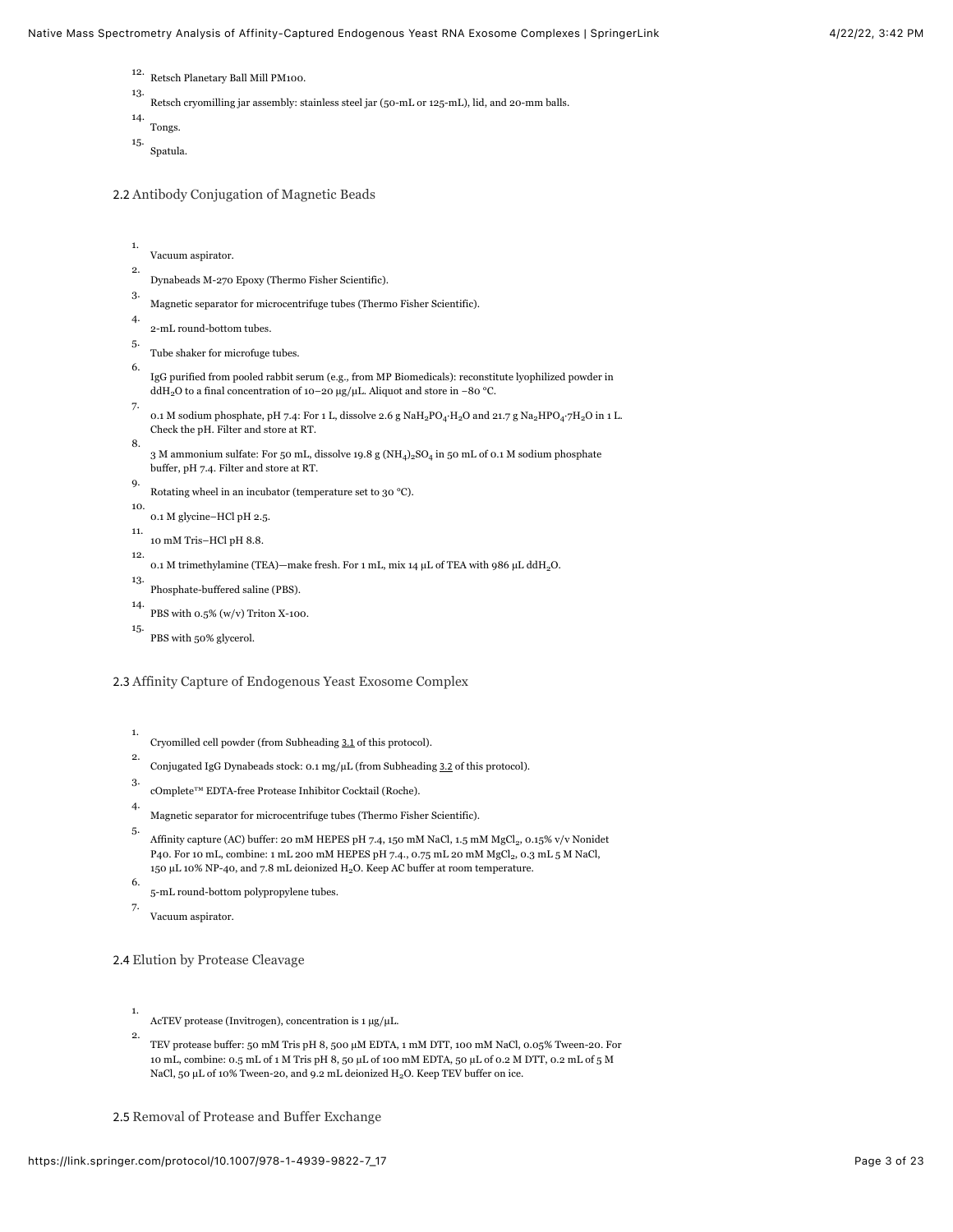- 1. Centrifugal filters: Amicon Ultra-0.5 Centrifugal Filter Unit with Ultracel-100 membrane, 100 kDa MWCO (EMD Millipore).
- 2. Refrigerated microcentrifuge.
- 3. 5 M Ammonium acetate stock solution: Dissolve 3.85 g of solid ammonium acetate (>98% pure) in a final volume of 10 mL using HPLC-grade H<sub>2</sub>O. Filter (0.22  $\mu$ m filter unit) and store at 4 °C for up to 3 months.
- 4. 10% Tween-20, Surfact-Amps Detergent Solution (Thermo Fisher Scientific). Store 50–100 µL aliquots in −20 °C.
- 5. 1.5 M ammonium hydroxide: For 1 mL, combine 50 µL HPLC-grade concentrated ammonium hydroxide with 450  $\mu$ L HPLC-grade H<sub>2</sub>O. Vortex to mix. Store at 4 °C for up to 3 months.
- 6. Buffer exchange (BE) solution: 400 mM ammonium acetate, pH 7.5, 0.01% Tween-20. For 1 mL, combine: 913 µL HPLC H<sub>2</sub>O, 80 µL 5 M ammonium acetate stock, 6 µL 1.5 M ammonium hydroxide, and 1 µL 10% Tween-20. Vortex to mix. Check the pH. Prepare fresh each time.
- 7. Zeba Micro Spin Desalting Columns, prepacked 75 µL resin bed volume, 7 kDa or 40 kDa MWCO (Thermo Fisher Scientific).
- Capless 2.0 mL spin column collection tubes (can be washed and reused): from Bio-Rad or made in-house by removing the caps of 2-mL microfuge tubes.
- 2.6 Preparation of Gold-Coated Emitters
	- 1. Sutter Tip Puller Model P-2000.
	- 2. Quartz tubing without filament: 1.0 mm O.D., 0.70 mm I.D., 10 cm length (Sutter Instrument).
	- 3. Edwards S150 Sputter Coater.
	- 4. Watch glass, 7.5 cm diameter.
	- 5. Double-sided foam mounting tape, ~2 mm thick (Scotch).
	- 6. Scissors.

8.

- 7. Tweezers.
- 8.
- Petri dish or nanospray tip boxes for storing emitters.

#### 2.7 Native MS Analysis

- 1. 2. Exactive Plus with Extended Mass Range (EMR) Mass Spectrometer (Thermo Fisher Scientific) (*see* **Note 1**).
- Nanospray off-line kit for the EMR (nanospray source head for the Nanoflex Ion source and spare parts for off-line analysis) (Thermo Fisher Scientific).
- 3. Handheld multifunctional vacuum pump (*see* **Note 2**).
- 4. Tweezers.
- 5. Ceramic glass cutter.
- 6. Benchtop minicentrifuge.
- 7. Cesium iodide, analytical standard (>99.999% trace metal basis).
- 8. 0.5–20 µL gel-loading tips.
- 9. Gold-coated emitter tips (prepared from Subheading [3.4](#page-8-0) of this protocol).
- 10. Spin-adapter assembly composed of a SwageLok (1/16th tubing male-to-male conical) with a rubber ferrule inside (from the nanospray off-line kit) to hold the emitter into place (Fig. [1a](#page-4-1)).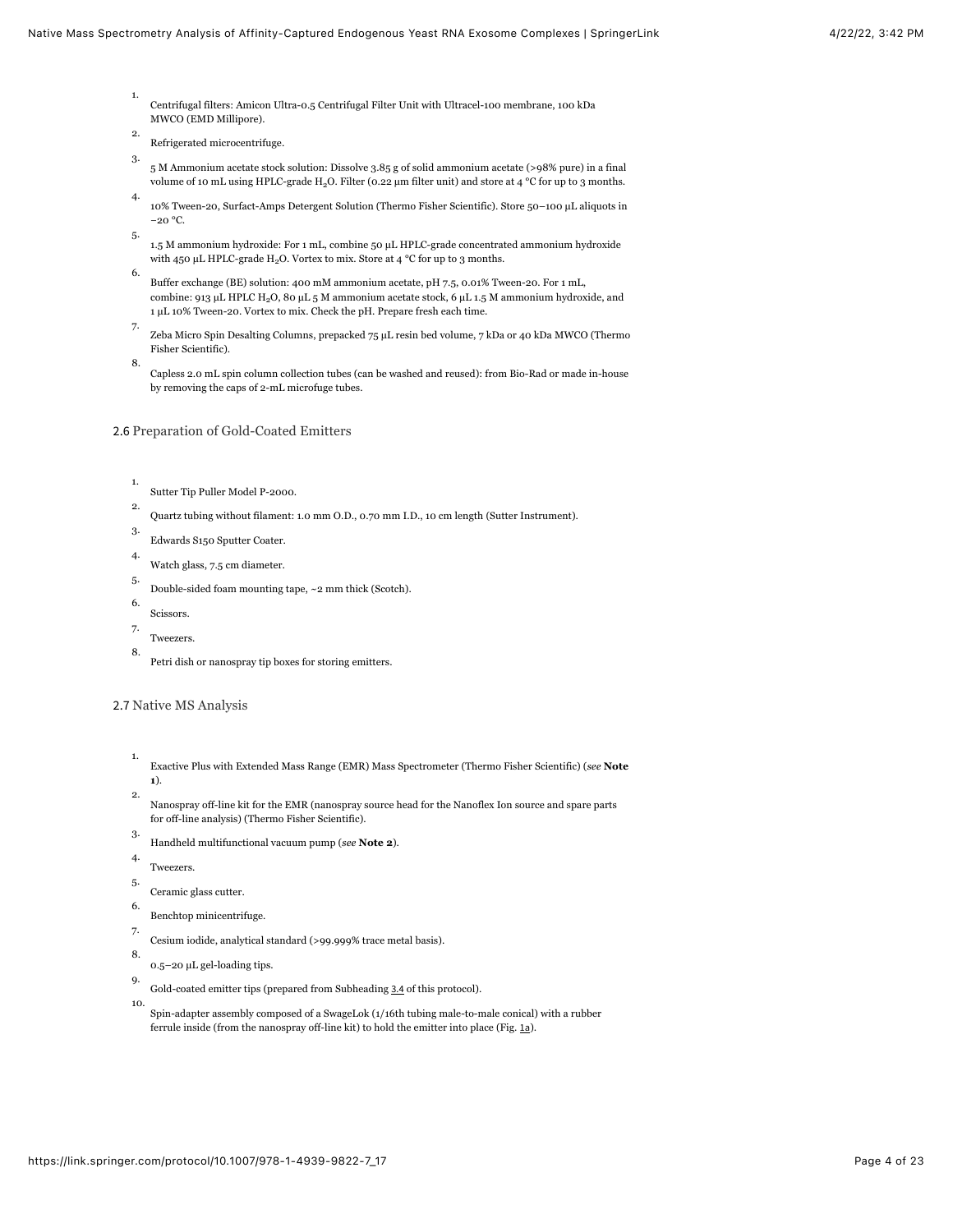<span id="page-4-1"></span>

### **Fig. 1**

Preparation of gold-coated emitters for nanoelectrospray native MS. (**a**) Spin adapter assembly with a loaded emitter. (**b**) Arrangement of pulled emitters on an inverted watch glass for the sputter-coating procedure. (**c**) Initiation of sample electrospray by lightly touching or grazing the emitter's tip with a fine, gel-loading pipette tip

## 3 Methods

2.

#### <span id="page-4-0"></span>3.1 Cryomilling of Yeast Cells

This section involves harvesting, flash-freezing and cryolysis of yeast cells that is optimized for generating micron-scale cell powder enabling efficient lysate resuspension and affinity capture [[24](#page-18-4), [26](#page-18-6), [30](#page-19-2)]. It is crucial to follow the prescribed safety procedures and take extreme care when handling liquid nitrogen. Protective lab clothing and cryoprotective gloves must be used at all times during cryomilling. Consult the National Center for Dynamic Interactome Research website ([www.ncdir.org/public-resources/protocols \(http://www.ncdir.org/public-resources/protocols\)\)](http://www.ncdir.org/public-resources/protocols) for videos and further updates on cryogenic disruption of yeast cells.

- 1. Grow the yeast cell culture to a density of at least  $3.0 \times 10^7$  cells/mL. Spin cultures down at 4000  $\times$  g for 10 min at 4 °C. Discard the supernatant.
- Gently resuspend the cell pellet in  $25 \text{ mL}$  of ice-cold ddH<sub>2</sub>O. Pool the mixtures into  $50$ -mL Falcon tubes and spin down at 2600  $\times$   $g$  for 5 min at 4 °C.
- 3. Note the volume of the cell pellet and resuspend in an equal volume of YSB. Spin down at 2600 × *g* for 15 min. Decant the supernatant. To fully remove all the liquid, spin down again at 2600  $\times$   $g$  for 15 min and aspirate all the liquid from the pellet.
- 4. Fill a clean Styrofoam box with liquid nitrogen. Submerge a conical tube rack for 50-mL Falcon tube into the bath. Prepare a 50-mL Falcon tube. Poke its cap with a syringe needle to form tiny holes. Unscrew the cap and place the Falcon tube into the tube rack inside the cooling bath. Fill the tube with liquid nitrogen.
- 5. With a spatula, transfer the cell paste into a 20-mL or 50-mL syringe depending on the cell pellet volume.
- 6. Gently press the plunger and extrude the cell slurry directly into the cryocooled 50-mL Falcon tube forming frozen strings of cell paste or "noodles."
- 7. When the tube is full, screw on the cap with holes and pour off the excess liquid nitrogen. Store the frozen noodles at −80 °C until cryomilling.
- 8. For the cryomilling process, set-up a liquid nitrogen station beside the planetary ball mill. Precool the components for cryomilling (stainless steel jar, lid, and balls) by immersion in liquid nitrogen. Once the vigorous boiling in the bath ceases, take out the precooled milling jar and add the frozen yeast noodles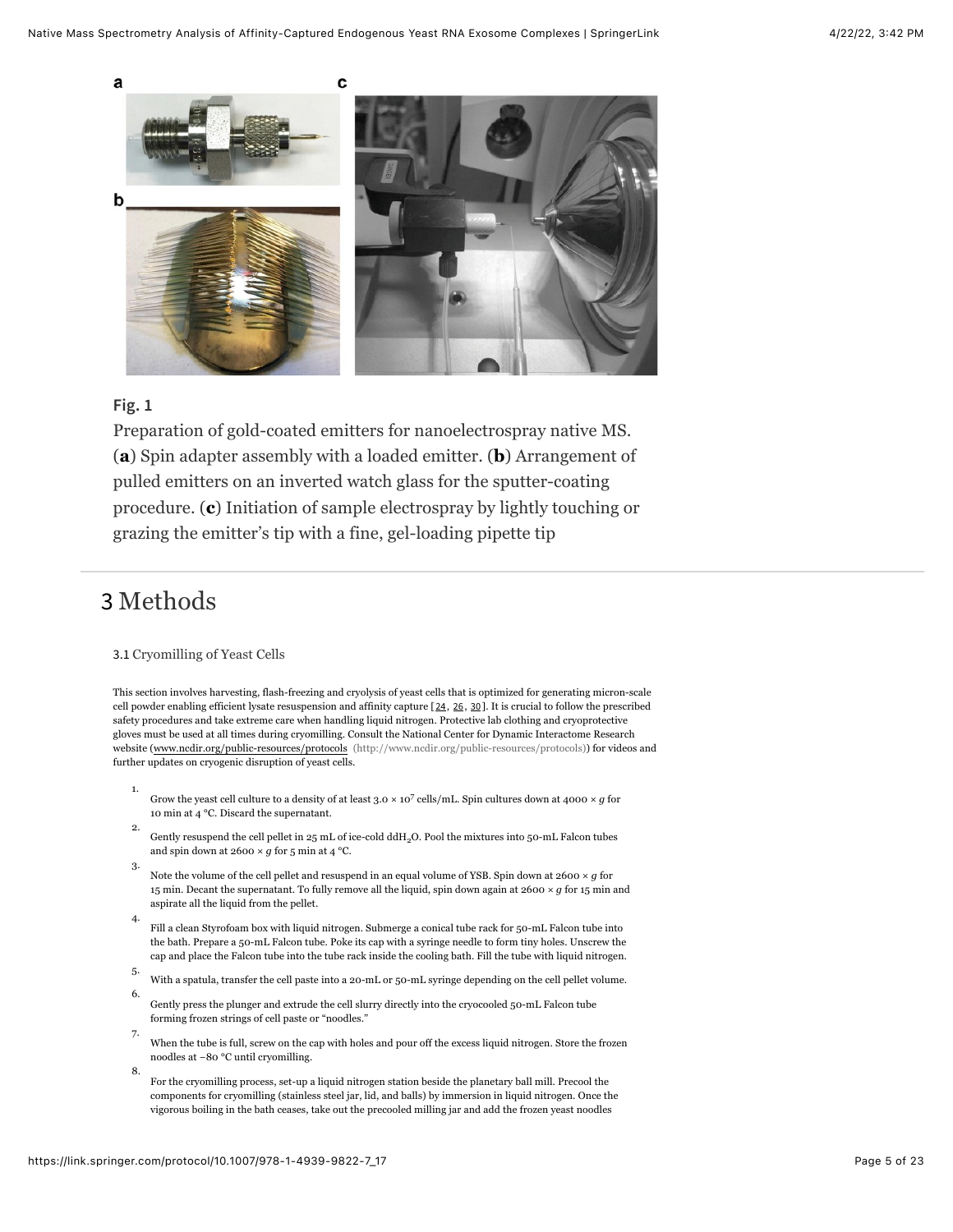(<20 mL of noodles/50-mL jar or 20–50 mL of noodles/125-mL jar). Place three balls to the 50-mL jar or 7–11 balls to the 125-mL jar.

- Replace the lid of the milling jar. Weigh the complete jar assembly and adjust the corresponding counterbalance weight. Ensure all liquid nitrogen has evaporated off inside the jar before milling to prevent the buildup of excess pressure.
- 10. Place the assembled milling jar in the planetary ball mill and clamp down as per manufacturers' instructions. Ensure that the jar is securely clamped to prevent accidents or damages.
- 11. Setup the milling cycle. For the 125-mL jar, set 400 rpm rotation speed, 3 min grinding time, and 1 min interval for reverse rotation with no breaks between rotations. For the 50-mL jar, set 500 rpm speed with the same timing parameters as the 125-mL jar.
- 12. Start the cryomilling sequence. You must hear the balls rattling around inside the jar. If there is no rattling sound, wait for the cycle to finish, unclamp the jar, and add or remove balls (*see* **Note 3**).
- 13. When the milling sequence is complete, unclamp and place the milling jar in the liquid nitrogen bath. Do not completely submerge the jar to prevent the liquid nitrogen from entering the jar. Using tongs and a 50-mL Falcon tube, pour liquid nitrogen on the lid to cool the unsubmerged portion of the jar. Once the whole assembly is fully cooled, reclamp the jar as before and start another cycle.
- 14. Perform eight to ten milling cycles (repeat **steps 11**–**13**).

9.

- 15. After the eighth cycle, open the jar, place a small amount of powder into a microscope slide and examine under a microscope. Assess the grinding efficiency by comparing the amount of intact yeast cells relative to the amount of milled powder (amorphous, powdery background).
- 16. If there is less than 20% intact cells, proceed to **step 17**. Otherwise, continue with the cryomilling. Assess grinding efficiency (**step 15**) after every subsequent cycle.
- 17. If the cryomilling is >80% complete, remove the steel balls and transfer the yeast powder into a precooled, preweighed 50-mL Falcon tube using a prechilled metal spatula. Work quickly to avoid thawing the cell powder. Record the mass of the cryomilled cell powder.
- 18. Store the cell powder until needed at −80 °C.

#### <span id="page-5-0"></span>3.2 Antibody Conjugation of Magnetic Beads

This protocol is adopted from ref. [31](#page-19-3) with some modifications and is tailored for conjugation of 50 mg magnetic beads, which is sufficient for several native MS experiments.

- 1. Weigh 50 mg of magnetic beads in a 2-mL microfuge tube.
- 2. Wash beads with 1 mL 0.1 M sodium phosphate buffer, pH 7.4. Vortex for 30 s and mix on a tube shaker for 15 min at RT. Place the tube on a magnet and aspirate the wash liquid. Repeat the wash step once.
- 3. The ideal conjugation volume for 50 mg beads is 1 mL. On a separate tube, mix an equivalent of 500 µg of IgG stock (10 µg/mg bead) and 0.1 M sodium phosphate pH 7.4 to make a volume of 0.5 mL (*see* **Note 4**). Add 0.5 mL of 3 M ammonium acetate. Transfer into the washed magnetic beads and mix well.
- 4. Wrap the 2-mL tube containing the conjugation mixture with Parafilm and place on a rotating platform at 30 °C overnight for 20–24 h.
- 5. On the next day, wash beads sequentially with 1 mL each of the following:
	- (a)
	- 0.1 M sodium phosphate pH 7.4,
	- (b) 0.1 M Glycine-HCl pH 2.5—add, mix well and aspirate as quickly as possible. Prolonged incubation in highly acidic conditions may lead to IgG denaturation,
	- (c) 10 mM Tris–HCl pH 8.8,
	- (d) 0.1 M triethylamine solution—add, mix well and aspirate as quickly as possible. Prolonged exposure to highly alkaline conditions may lead to IgG denaturation,
	- (e) Five washes with PBS (transfer beads to a new, clean tube during the second wash).
	- (f) PBS with 0.5% TritonX-100 for 15 min with rotation in the fridge,
	- (g) PBS (transfer beads to another tube before aspirating the wash liquid).
- 6. Resuspend beads in 450 µL PBS with 50% glycerol. Measure final volume after mixing (final concentration: ~0.1 mg/µL). Store at −20 °C.

3.3 Sample Preparation for Native MS Analysis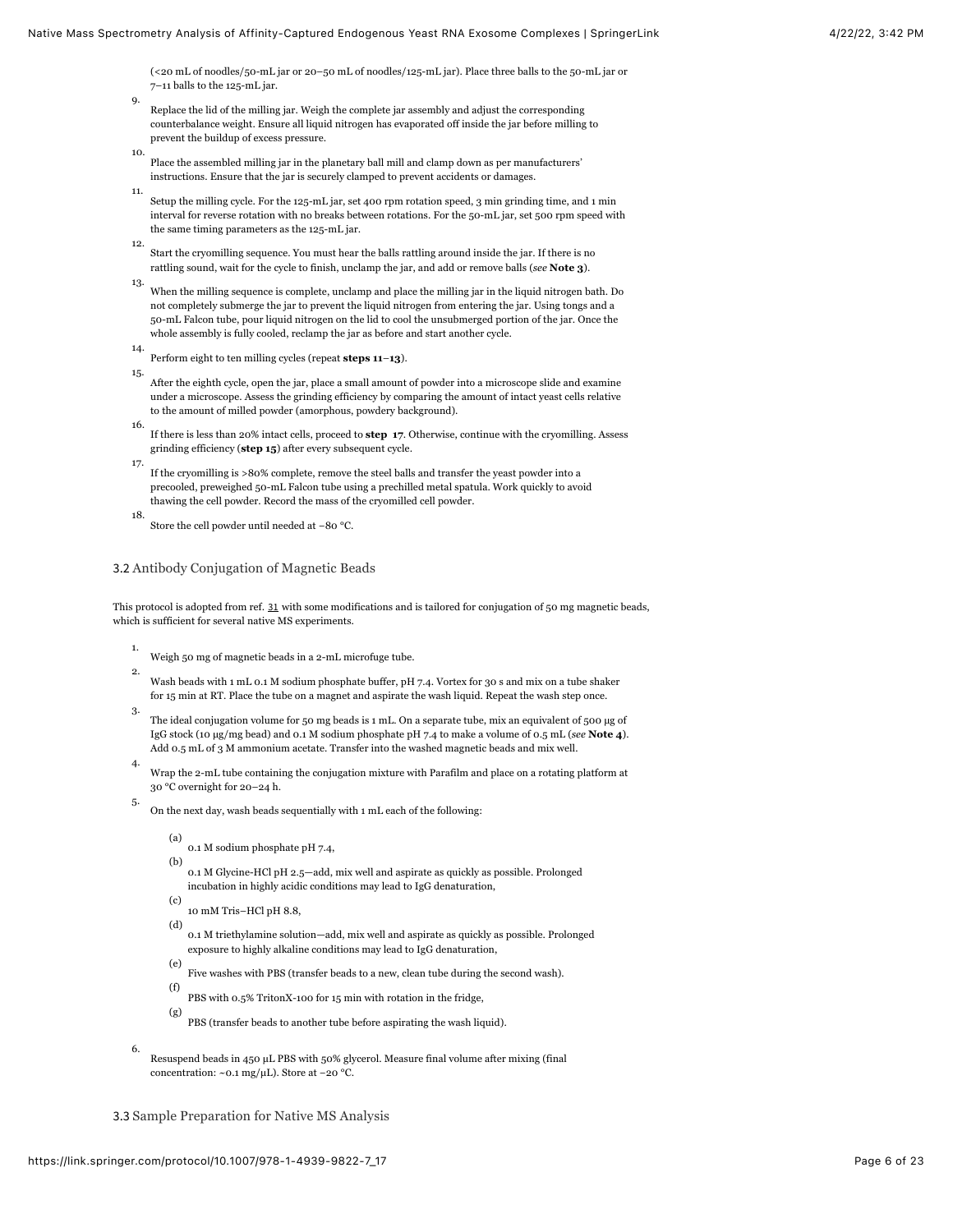#### **3.3.1 Affinity Capture of the Exosome Assembly from Budding Yeast**

The protocol adopts a highly optimized affinity capture methodology for maximum recovery of the endogenous protein assembly of interest  $[21, 24, 25, 26, 27]$  $[21, 24, 25, 26, 27]$  $[21, 24, 25, 26, 27]$  $[21, 24, 25, 26, 27]$  $[21, 24, 25, 26, 27]$  $[21, 24, 25, 26, 27]$  $[21, 24, 25, 26, 27]$  $[21, 24, 25, 26, 27]$  $[21, 24, 25, 26, 27]$  $[21, 24, 25, 26, 27]$  $[21, 24, 25, 26, 27]$ . About 0.5 g of cryomilled cell powder (~0.25 L of yeast culture) is typically sufficient material for obtaining good native MS signals for the intact yeast Exo-10 assembly.

- 1. Weigh 0.5 g of cryomilled yeast powder in a 15-mL Falcon tube with a prechilled spatula.
- 2. Let the tube containing the frozen powder stand at room temperature for 1 min.
- 3. Add 2.25 mL AC buffer (kept at room temperature) with 50 µL of 50× EDTA-free protease inhibitor cocktail (*see* **Note 5**). Vortex for 30 s to completely resuspend the cell powder. Keep the resuspended lysate on ice.
- 4. Distribute the cell lysate into three 1.5-mL microfuge tubes (~0.75 mL of lysate each). Clarify the lysate by spinning in a refrigerated benchtop centrifuge at maximum setting (16,000  $\times$  *g*) for 10 min at 4 °C.
- 5. While the cell lysate is being centrifuged, take 40 µL of the IgG-conjugated magnetic beads (*see* **Note 6**). Wash the beads twice with 500 µL AC buffer by gently pipetting the beads up and down. Resuspend equilibrated beads in 50 µL AC buffer and keep on ice.
- 6. When the centrifugation of lysate is finished, carefully collect the supernatant (clarified lysate) to a 5-mL tube. Discard the pellet.
- 7. Add the prewashed beads from **step 5** to the cleared lysate, cap the tube and incubate with rotation at 4 °C for 30 min (*see* **Note 7**).
- 8. Place the lysate-bead mixture on a magnet and aspirate the supernatant. Add 500 µL AC buffer to collect beads then transfer to a clean 1.5-mL microfuge tube.
- 9. Wash the beads twice with 500 µL AC buffer.

#### **3.3.2 Nondenaturing Elution by Protease Cleavage**

Nondenaturing, on-bead elution can be performed either by incubation with a competitive peptide or by protease cleavage (*see* **Note 8**). This section describes elution by TEV protease release as the TAP tag contains an engineered TEV cleavage site. The TEV protease is the 27-kDa catalytic domain of a viral cysteine protease that specifically recognizes the heptapeptide sequence ENLYFQG, cleaving between Gln and Gly [[32](#page-19-4), [33](#page-19-5), [34](#page-19-6)]. It is a robust protease that is active at 4 °C. We found that  $\sim$ 1 µg of TEV protease per 1 g of cryogrindate was sufficient to yield full cleavage of beadbound, affinity-tagged protein complex at 4 °C [[21](#page-18-1)] (*see* **Note 9**). For 0.5 g starting cell powder, 0.5 µg TEV protease is used.

- 1. Wash the magnetic beads with bound protein complexes twice with 500 µL TEV buffer.
- 2. After the final wash, briefly spin the beads in a tabletop minicentrifuge. Place on a magnet and remove as much liquid as possible.
- 3. In a separate tube, mix 0.5 µL AcTEV protease stock with 20 µL TEV buffer (final concentration: 25 ng/µL AcTEV, assuming 1 µg/µL of protease stock).
- 4. Add the protease solution into the beads. Mix the slurry by slowly pipetting up and down.
- 5. Incubate with rotation or gentle agitation at 4 °C for 30–60 min.

#### **3.3.3 Protease Removal**

The protease must be depleted prior to native MS analysis to minimize interference and dominant peak signals from the protease. In this protocol, we use a 0.5 mL centrifugal filter with a 100 kDa MWCO to rapidly remove the 27-kDa TEV protease with minimal sample loss [[21](#page-18-1)] (*see* **Note 10**).

All centrifuge spins are performed at 13,400  $\times$  *g*, 4 °C unless otherwise indicated.

- 1. While the sample is incubating with the protease, load 500  $\mu$ L HPLC-grade H<sub>2</sub>O on the centrifugal filter. Centrifuge for 5 min.
- 2. Load filter with 500 µL TEV buffer. Spin for 5 min. Repeat this step. Afterwards, the membrane filter should have been equilibrated and the filter is free of storage stabilizers such as glycerol, which can significantly interfere with MS analysis. Keep the membrane wet at all times. Leave some buffer on the filter until the sample is ready.
- 3. After the protease incubation step, briefly spin the bead mixture on a tabletop centrifuge to collect all the liquid. Place the tube on a magnet. Collect the eluate (~20 µL) and transfer to a new 0.5-mL microfuge tube. Take an aliquot (10% of eluate volume) for SDS-PAGE analysis. Also, save the magnetic beads for sample analysis later (Subheading [3.6](#page-13-0)).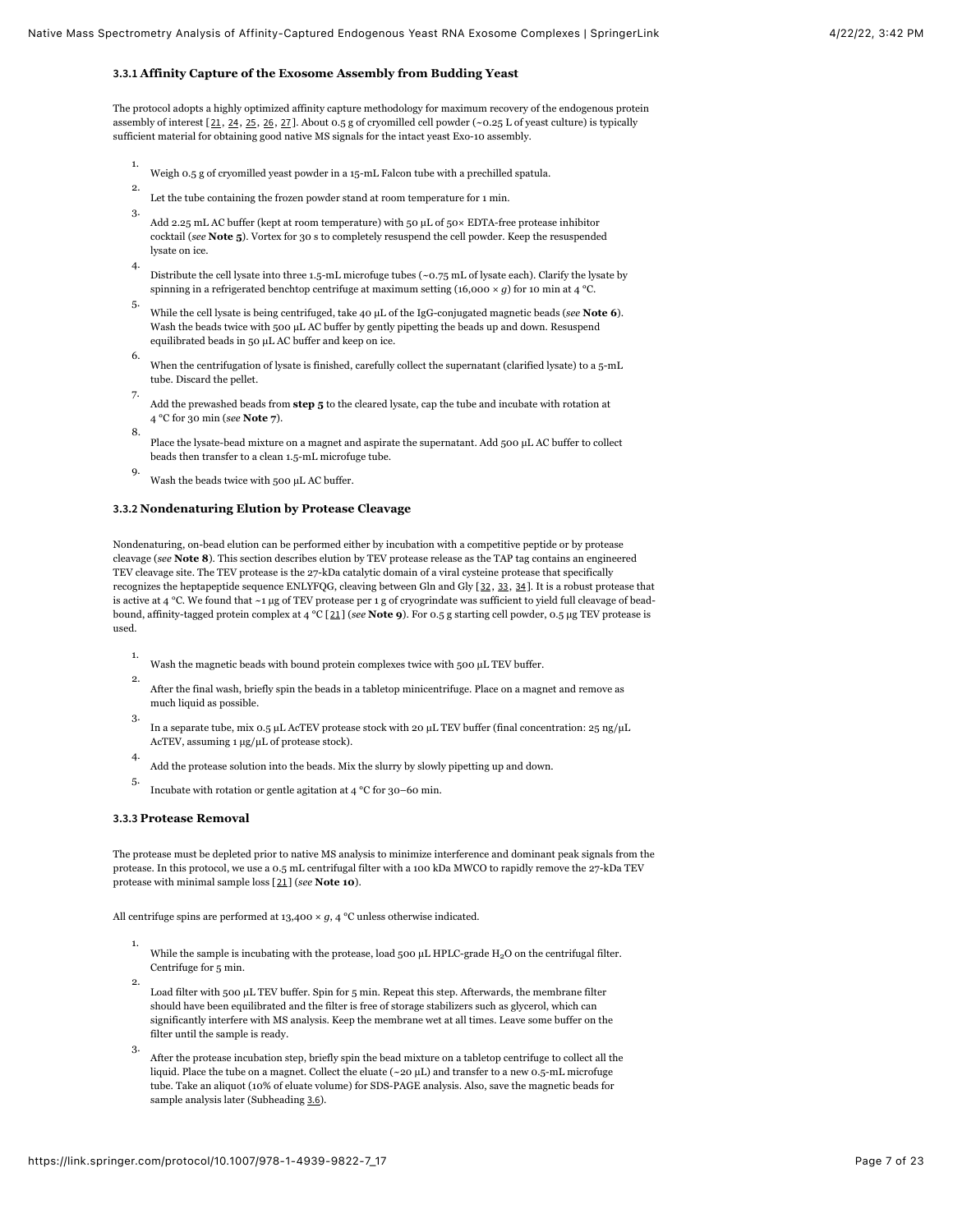- 4. Wash the beads with 10-30 µL TEV buffer. Collect the wash and pool the volumes with the initial eluate. Add 150–170 µL TEV buffer to a final volume of 200 µL. Load this mixture on the prewashed centrifugal filter and spin for 3 min.
- 5. Measure the filtrate and estimate how much volume of liquid went through the filter. Add enough TEV buffer to the retentate to a final volume of 200 µL. Mix the sample by gently pipetting up and down without touching the membrane. Spin for 3 min.
- 6. Estimate the retained volume by checking the liquid on the filter or by measuring the volume of liquid that went through. Spin another 1 min or so until final volume is  $\sim$  20–25 µL.
- 7. To collect the sample, place the filter inverted on a new collection tube. Spin at 1000 × *g* for 3 min. Take an aliquot (10% of TEV-depleted sample volume) for SDS-PAGE analysis later (Subheading [3.6](#page-13-0)).

#### **3.3.4 Buffer Exchange**

8.

The penultimate step prior to native MS analysis is buffer exchange, wherein the sample solution is switched into an electrospray-compatible solution of a volatile salt, typically ammonium acetate. We found that the most efficient buffer exchange method is by using Zeba microspin desalting columns (*see* **Note 11**). These spin columns contain 75 µL bed volume of gel filtration resin and are available with MWCO of 7 kDa (Zeba-7k) or 40 kDa (Zeba-40k) (*see* **Note 12**).

Significant sample loss has been observed from buffer exchanging samples into solutions with no passivating agent. We found that addition of a small amount of Tween-20 (0.001–0.01%  $v/v$ ) in the buffer exchange solution enables maximum sample recovery without interference in subsequent MS analysis using the Exactive Plus EMR instrument [[21](#page-18-1) ].

All centrifuge spins are performed at 4 °C with either 1000 × *g* (Zeba-7k) or 1500 × *g* (Zeba-40k).

- 1. Flick or shake the spin column to remove bubbles and to ensure that the resin packs at the bottom.
- 2. Remove the column's bottom plug and loosen the top cap. Place the column in a 2-mL capless collection tube and centrifuge for 1 min to remove the storage solution.
- 3. Discard flowthrough. After each spin, the resin should appear white and free of liquid.
- 4. Place the column into the collection tube and add 50 µL of BE buffer. Spin for 1 min.
- 5. Discard flowthrough. Repeat the previous step three more times to fully wash and equilibrate the gel filtration resin with the BE solution.
- 6. Load 12–13 µL sample on top of the resin. Place on a clean 1.5 mL microfuge tube for sample collection. Spin for 2 min. Collect flowthrough and keep on ice.
- 7. Measure the collected volume. Take an aliquot (10% of the buffer-exchanged sample volume) for SDS-PAGE analysis (Subheading [3.6](#page-13-0)).
- Proceed with native MS analysis of the buffer-exchanged samples (Subheading [3.5.2](#page-10-0)).

3.4 Preparation of Gold-Coated Emitters for Nanospray Native MS Analysis

Sample analysis by native MS is typically performed with an offline, static nanospray setup [[35](#page-19-7)]. In this configuration, a small aliquot of the sample is loaded into a gold-coated glass or quartz emitter with a tip inner diameter (ID) of  $1-5 \mu m$ to enable electrospray at nanoflow rates (10–50 nL/min). Sample introduction at low flow rates enables minimal sample consumption, efficient desolvation and reduced chemical background [[35](#page-19-7)]. The conductive emitters are typically prepared in-house and are made in advance prior to native MS experiments.

#### **3.4.1 Production of Emitters with a Laser Puller**

The protocol presented here uses the Sutter Tip Puller Model P-2000. Always wear gloves when holding emitters to prevent contaminating the emitter surface, which can lead to uneven gold layer formation during sputter coating. The tips of the pulled emitters are delicate—handle them with care.

- 1. On the laser puller instrument, setup a program with the following parameters: Heat = 500, Fil = 0, Vel = 30, Del = 135, Pull = 175. These parameters can be adjusted depending on the desired tip shape of the emitters (*see* **Note 13**).
- 2. Load one capillary into the puller. Make sure it is centered relative to the laser. Clamp the capillary by tightening the knobs on both sides.
- 3. Close the lid and press the  $<\!\!PULL\!\!>$  button. A successful pulling cycle yields two emitters from one capillary.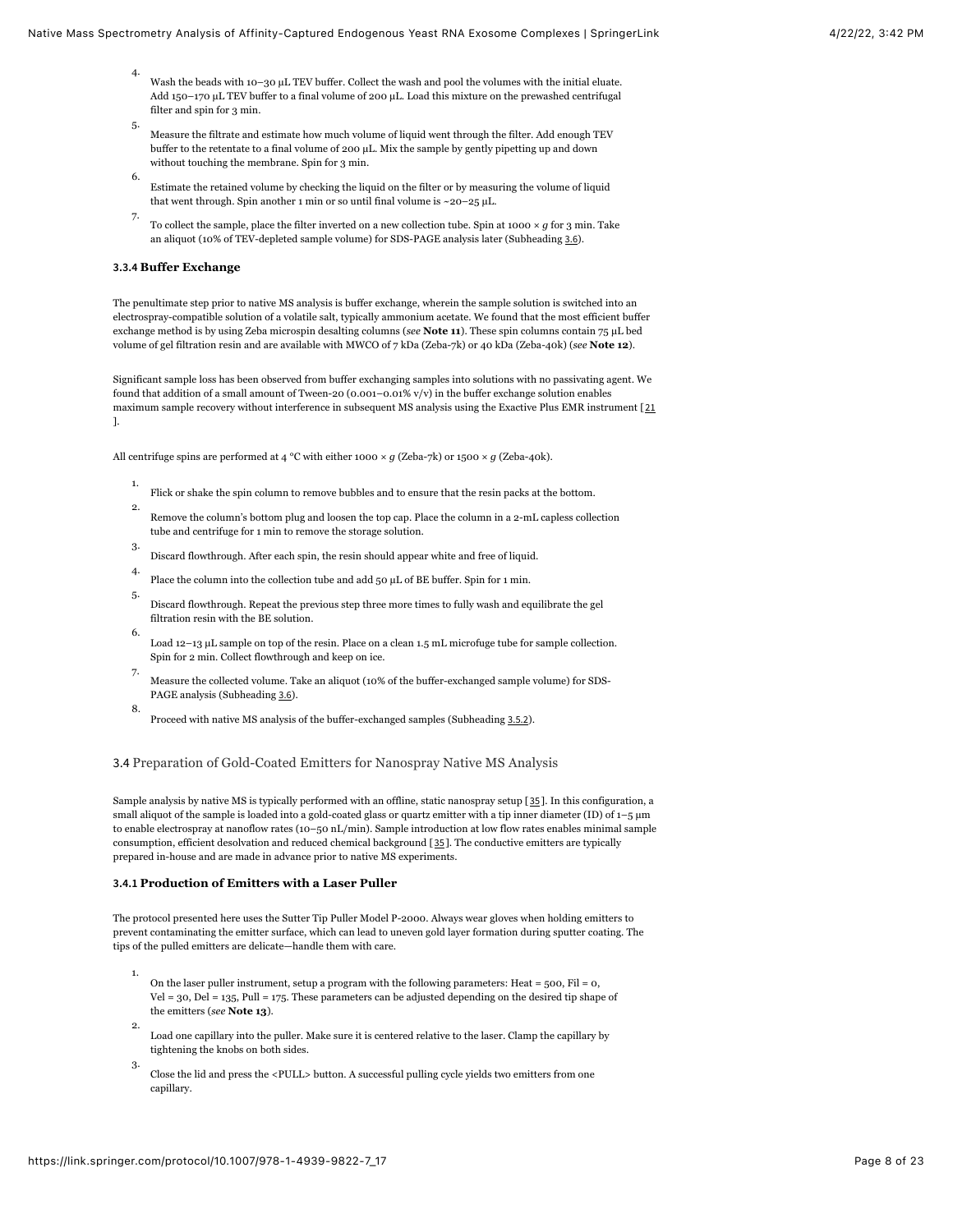- 4. Inspect each emitter to ensure that it is free of cracks and that the tip has the right shape (*see* tip shape in Fig. [1a](#page-4-1)) (*see* **Notes 14** and **15**).
- 5. Arrange the good-quality emitters on an inverted watch glass with two layers of double-sided tape placed on two opposing sides (about 2 cm away from the edge of each side). The sharp end of the emitter must be pointing towards the center. Each watch glass can accommodate a total of 50 emitters with 25 emitters at each side (Fig. [1b](#page-4-1)).

#### **3.4.2 Sputter Coating of Emitters**

The protocol outlined here uses an Edwards S150 Sputter Coater with a gold stage.

- 1. Turn the water chiller on 2 h before use. Set water temperature setting to 8 °C.
- 2. Turn the argon gas valve on  $(-3 \text{ psi})$ .
- 3. To load the emitters, open the top lid of the sputter coater and remove the cylindrical covers. Carefully place the inverted watch glass containing the pulled emitters at the middle of the central platform. Replace the covers and the lid.
- 4. Turn on the mechanical rotary pump. After 5 min, turn on the Pirani gauge switch.
- 5. Flush the system with argon gas three times. In-between flushing steps, wait until the vacuum becomes stable with pressure ~1-10 mTorr. The pump down to reach this pressure takes about 5 min.
- 6. To initiate the coating, set the high voltage by pressing the HT button. Adjust the HT knob setting to 7. Turn the argon gas valve setting to 30–40. Adjust argon gas flow until the current reaches ~8 mA. A plasma discharge should be seen inside the chamber. Sputter coat for 1.5 min.
- 7. Turn off the voltage by turning the HT knob to zero. Reduce argon gas entry to zero. Wait until the pressure stabilizes.
- 8.
- Perform 3–4 more rounds of sputter coating by repeating **steps 6** and **7**.
- 9. When finished with sputter-coating, turn the Pirani gauge off. Then turn the rotary pump off. Vent the chamber by slowly opening the "air admit" valve. Remove the gold-coated emitters.
- 10. Repeat **steps 3**–**9** for the next batch of emitters.
- 11. Using plastic tweezers, carefully transfer the gold-coated emitters into a petri dish with double-sided tape or in a box of emitter holders for storage (*see* **Note 16**).

#### <span id="page-8-0"></span>3.5 Native MS Analysis

We use the Exactive Plus EMR, an Orbitrap-based instrument configured for transmission and mass measurement of macromolecular assemblies at high resolving power (Fig. [2](#page-9-0)) [[28](#page-19-0)] (*see* **Note 17**). The Nanoflex Ion Source for the EMR has a protective mounting that houses the emitter holder and nanospray source head. We removed this plastic housing to enable easy access to the emitter tip during MS analysis. In this protocol, the tip opening step involves a very light brushing motion with a gel-loading tip that immediately initiates electrospray with the high voltage turned on (Fig.  $1c$ ) (*see* **Note 18**). Making the source head and emitter tip accessible also enables facile reopening of the tip when there is suspected buildup or clogging.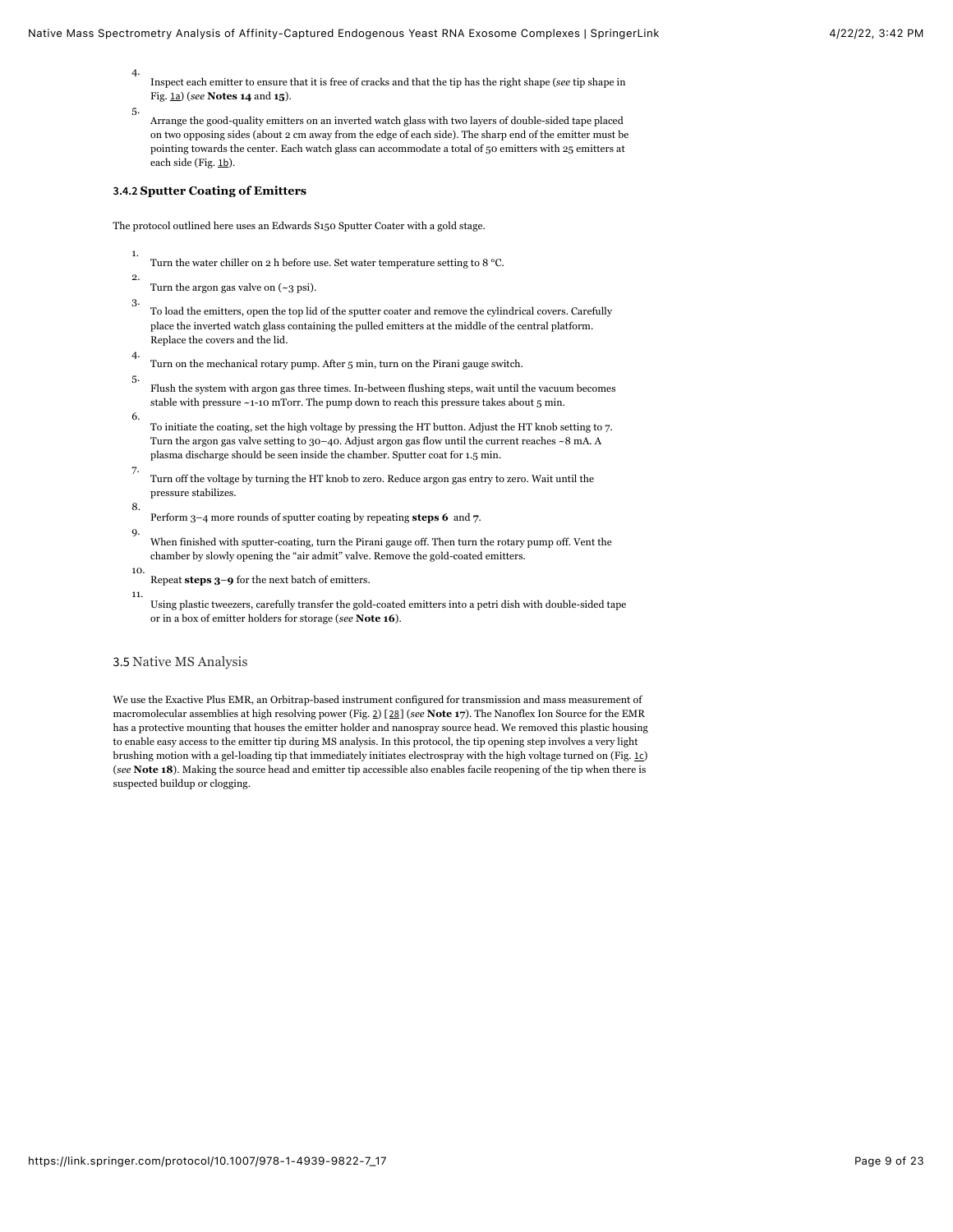<span id="page-9-0"></span>

### **Fig. 2**

Instrument schematic of the Exactive Plus EMR mass spectrometer. As the sample is being electrosprayed into the vacuum of the source region, the generated ions transit through the heated capillary and several ion transmission and focusing modules including the stacked ring ion guide (S-lens), injection flatapole, bent flatapole, and transport octapole. The voltage offsets in these modules can be manually tuned to enable mass filtering of the incoming protein ions. The bent flatapole also removes neutral particles (e.g., solvent droplets, neutral gas) as these cannot follow the ion trajectory dictated by the flatapole's geometry. The voltage difference between the injection and bent flatapoles is set as the interflatapole voltage. For efficient trapping and desolvation, the protein ions are stored in the higher-energy collisionally induced dissociation (HCD) cell that contains nitrogen gas for collisional cooling. After reaching a certain target ion population (automatic gain control or AGC) or a set injection time, the ions are transferred to the C-trap and then pulsed into the Orbitrap analyzer for mass measurement. In-source dissociation (ISD) and HCD CE can be adjusted by varying the voltage offset between the S-lens and the injection flatapole or the C-Trap and gas-containing HCD cell, respectively (Reproduced with permission from Thermo Fisher Scientific)

Caution must be taken not to directly touch the emitter tip or the source region when the high voltage is on. Avoid touching the hot inlet region where the heated capillary is located.

#### **3.5.1 Instrument Calibration**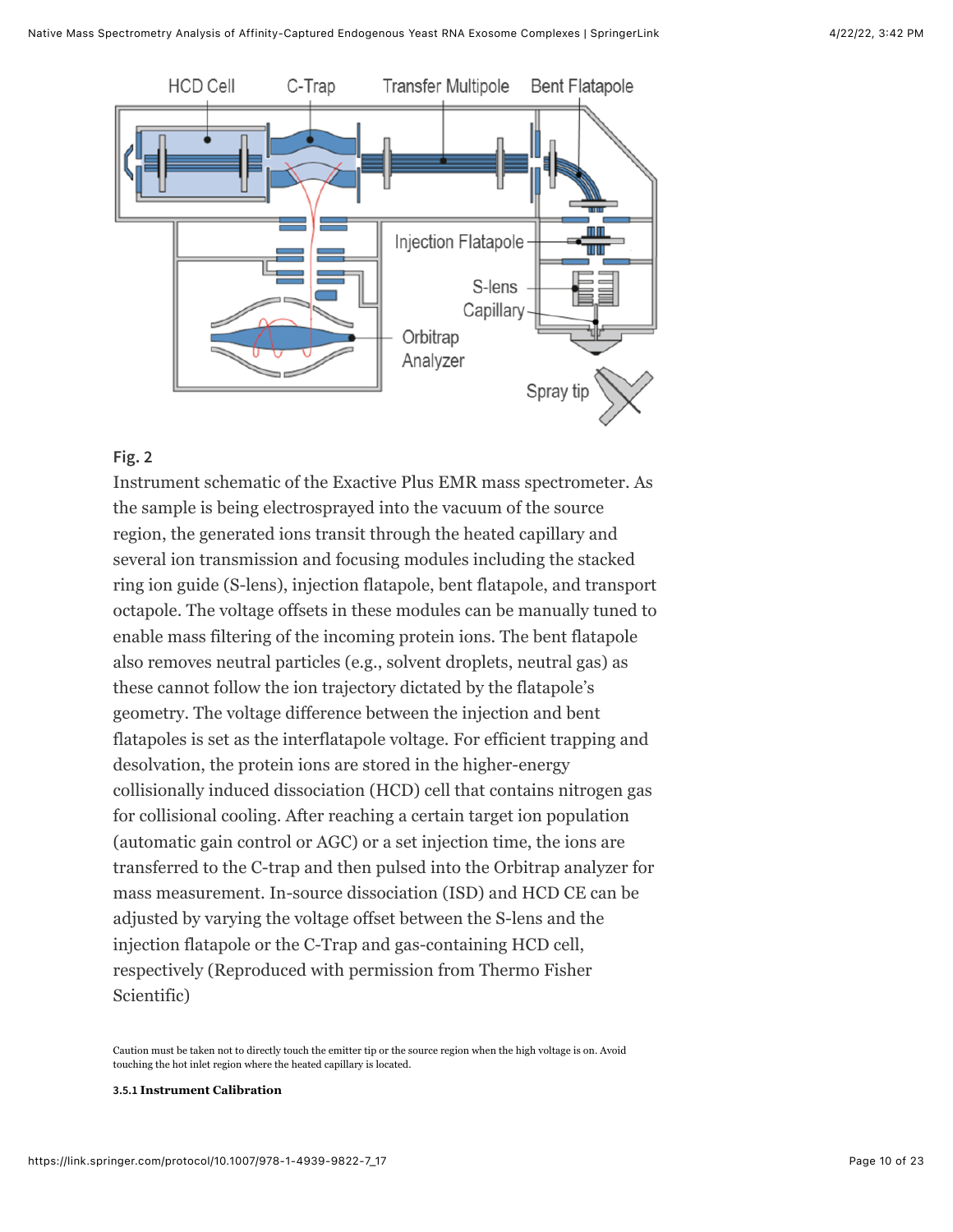We use aqueous cesium iodide solution with multiple CsI clusters [(CsI)<sub>n</sub>Cs]<sup>+</sup> as calibrant with a predefined calibration setting for the EMR encompassing 392.7–11,304.7 Th. Calibration is typically performed every 3–4 weeks.

- 1. Prepare an aqueous solution of 20 µg/µL cesium iodide.
- 2. Operate the instrument as described in Subheading [3.5.2](#page-10-0), **steps 1**–**10** with the calibrant solution as the sample.
- 3. For calibration, typical MS parameters include capillary temperature, 150 °C; spray voltage, 0.9–1.0 kV; ISD, 25–35 V; HCD CE, 100–125 V; S-lens RF level, 200; resolving power, 70,000 at *m*/*z* of 200; AGC target,  $1 \times 10^6$ , number of microscans, 3; maximum injection time, 200 ms; injection flatapole,  $4-8$  V; interflatapole, 4 V; bent flatapole, 4 V; ultrahigh vacuum pressure,  $6-8 \times 10^{-10}$  mbar.
- 4. Ensure that the spray is stable and that peaks up to 12,000 *m*/*z* have good intensities.
- 5. Perform eFT calibration and mass calibration on the positive EMR mode. The accuracy for the masses of CsI clusters postcalibration is typically below 2 ppm.
- 6. Since the calibrant is a nonvolatile salt solution, perform the calibration as quickly as possible to minimize salt accumulation at the source. To clean the heated ion transfer capillary, turn the EMR mode off and remove the capillary from the source. Rinse the inside of the transfer capillary with three rounds of water (~100 mL each) and then with 50 mL of 100% methanol before putting it back into the source.

#### <span id="page-10-0"></span>**3.5.2 Native MS Analysis of Endogenous Exosome Assemblies**

- 1. With a ceramic glass cutter, shorten the gold-coated emitter by trimming  $\sim$  1.5 cm from its flat end. This allows the emitter to fit into the sample holder in the source assembly and makes sample loading easier.
- 2. Using a gel-loading tip, load  $2-3$  µL of the buffer-exchanged sample into the emitter by carefully inserting the pipette tip as far into the emitter as possible and then slowly depositing the sample.
- 3. To fully push the sample into the emitter tip and to remove air bubbles, mount the emitter into the spin adapter assembly (Fig. [1a](#page-4-1)). Load into a small tabletop centrifuge and spin briefly (~10 s).
- 4. Pull the nanospray stage to extend and disengage it from the source. Using tweezers, gently insert the emitter starting with the flat end side into the static nanospray source head leaving about 5–8 mm of the emitter's sharp end protruding. Tighten the fitting to finger-tight (*see* **Note 19**).
- 5. Set the handheld vacuum pump to positive pressure and press to generate a small pressure on the emitter (gauge dial just moves slightly above zero). If the pressure dial starts decreasing, check for leaks and repressurize (*see* **Note 20**).
- 6. Push the nanospray stage to lock into the source and establish the high voltage connection. Move the emitter assembly closer to the source (3–10 mm from the ion transfer tube orifice) using the knobs that adjust the XYZ stage.
- 7. Load a tune file for native MS analysis. For the exosome complex, typical MS parameters include spray voltage, 0.9–1.2 kV; capillary temperature, 150 °C; S-lens RF level, 200; resolving power, 17,500 at *m/z* of 200; AGC target,  $1 \times 10^6$ , number of microscans, 5; maximum injection time, 200 ms; injection flatapole, 8 V; interflatapole, 4 V; bent flatapole, 4 V; ultrahigh vacuum pressure,  $6-8 \times 10^{-10}$  mbar.
- 8. Turn the capillary voltage on. The typical voltage setting is 0.9–1.2 kV.
- 9. Gently break open the emitter tip by lightly brushing it with a gel-loading tip (Fig. [1c](#page-4-1)) (*see* **Note 18**). Wait for a few seconds for peak signals to appear.
- 10. Once the electrospray is initiated and peaks consistently appear on the spectrum, optimize the signal and spray stability by adjusting the emitter distance and the spray voltage (*see* **Notes 21–23**).
- 11. Once a stable spray is established, adjust the front-end voltages to optimize ion transmission and detection of target species. Check the peak widths and aim for narrower peaks. Notably, the major limiting factor for achieving high mass resolution in native MS is the incomplete removal of adducts and solvent molecules (including water and ammonium acetate) that remain bound to the protein complex [ [36](#page-19-8)]. Efficient desolvation leads to higher sensitivity and resolution. To increase desolvation efficiency, adjust one or more of the following: heated capillary temperature, ISD voltage, HCD setting, and trapping gas pressure. It is important to be aware of the balance between increasing the energy for desolvation (narrower peaks for the intact complex) and gas-phase activation of the complex yielding dissociation (protein complex falls apart yielding additional peaks corresponding to subcomplexes).
- 12. Adjust the instrument resolution setting, if necessary. To resolve heterogeneities arising from posttranslational modifications, binding of small molecules (ligand or cofactor) and adduction, higher resolution is required. Note that higher resolution analysis involves longer analyzer transient times that yield lower peak intensities due to ion loss during detection (*see* **Note 24**).
- 13. Collision-induced dissociation can be achieved in-source (by increasing the ISD voltage) or within the HCD collision cell (by increasing the HCD CE parameter and the trapping gas pressure) (*see* **Note 25**). To systematically determine the optimal CID parameters, ramp the ISD or HCD CE voltages in increments of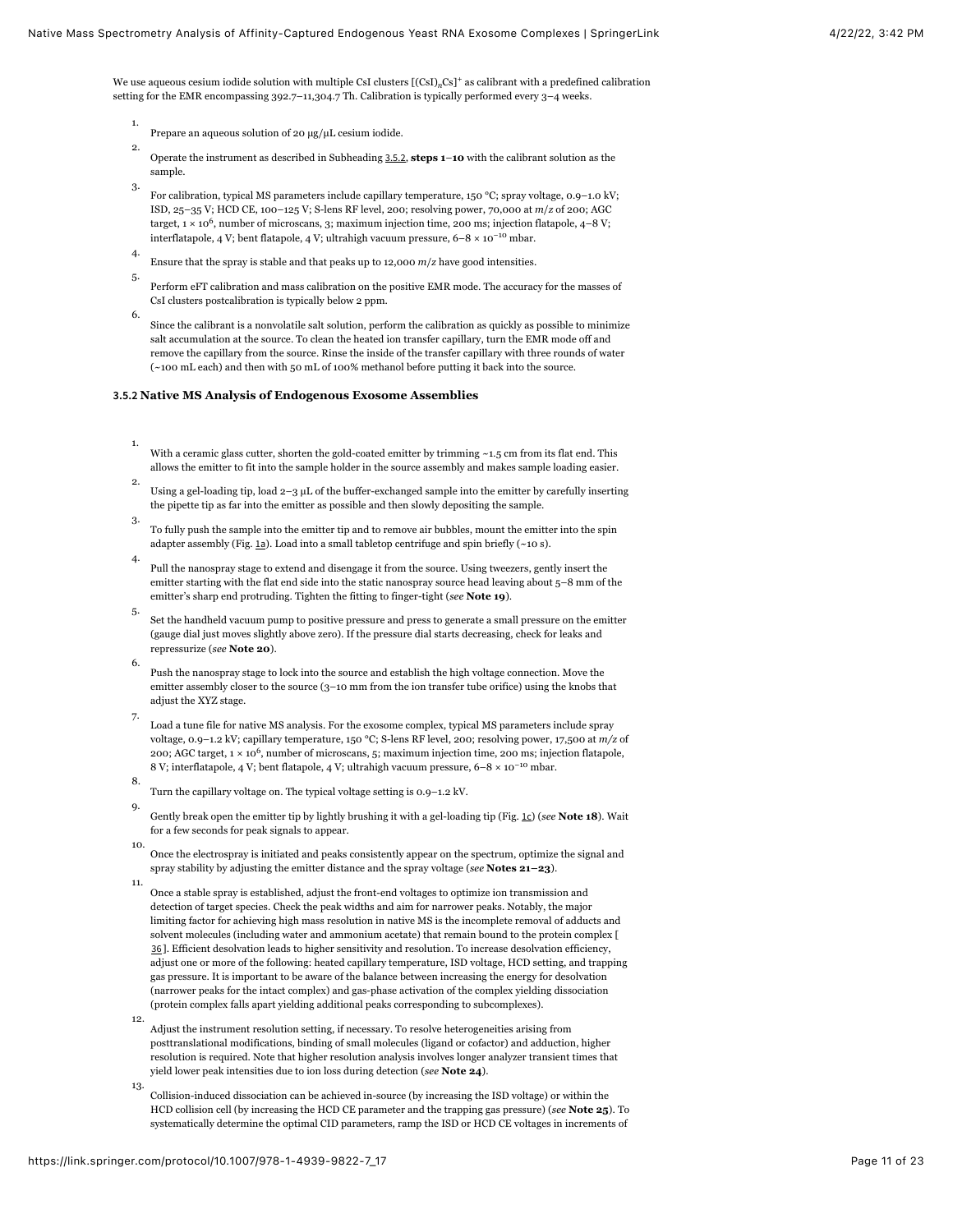10 V. Note the changes in the spectrum including the appearance of additional peak series across entire the *m*/*z* range.

- 14. Acquire at least 100 scans for each specific MS setting used. In addition, save the corresponding Tune File wherein MS parameters have been optimized.
- 15. After sample analysis is finished, turn the high voltage off. Disengage the nanospray stage from the source. Depressurize the emitter by venting the handheld vacuum pump before removing emitter from the source head.
- 16. After instrument use, set the EMR Mode to Off (trapping gas pressure setting of 1 and UHV pressure reaches ~1.2 × 10<sup>-10</sup> mbar or lower). Set the capillary temperature to 250 °C. Put the EMR instrument on Standby mode.

#### **3.5.3 Data Processing**

Manual peak picking and deconvolution of the native MS spectrum described here can be performed for well-resolved peaks. For analyzing complicated spectra, the use of automated deconvolution software such as UniDec [[37](#page-19-9), [38](#page-20-0)] is advisable (*see* **Note 26**).

1. Open the Thermo RAW File using the Thermo Xcalibur Qual Broswer.

2. Examine the spectrum for peak patterns. The peak series for each species typically exhibits a Gaussianshaped charge-state distribution. The positive charges on the protein complex mainly comes from protonation of the basic sites on its surface. For two consecutive charge-state peaks with centroids at mass-to-charge ratios  $\left(\frac{m}{z}\right)$  and  $\left(\frac{m}{z}\right)_{z-1}$ , where  $\left(\frac{m}{z}\right)_{z-1} = (m - m_{H+})/(z - 1)$  and the average mass of  $H^+$  ( $m_{H+}$ ) is 1.007 Da, the charge-state *z* can be calculated using the formula:

$$
z = \frac{\left(\frac{m}{z}\right)_{z-1} - 1.007}{\left(\frac{m}{z}\right)_{z-1} - \left(\frac{m}{z}\right)}
$$

3. With the calculated charge-states (each rounded off to the nearest whole number) for each peak in the peak series, compute the mass *m* for each charge-state species with  $m = \left(\frac{m}{z}\right) - 1.007 \times z$ . One can setup the equations and perform the corresponding calculations in Microsoft Excel. Calculate the mean setup the equations and perform the corresponding calculations in Microsoft Excel. Calculate the mean and standard deviation of all the mass *m* determined for each charge-state across the full charge-state distribution.

Table [1](#page-11-0) lists the masses for the subunits of Exo-10 and associated proteins. Since Csl4, a constitutive component of the exosome core, was tagged for affinity capture, cytoplasmic- and nuclearlocalized proteins that associate with the respective compartment-specific exosome core complexes were observed.

From the representative native MS spectrum on Fig. [3b](#page-13-1), the main peak series that centers at 9500 Th corresponds to Exo-10 (403,235 ± 15 Da). Furthermore, the identified subcomplexes and proteins include Exo-10 that lost Csl4p (365,762 ± 7 Da), Mtr3p/Dis3p/Rrp4p/Rrp41p/Rrp42p/Rrp45p (271,032 ± 13 Da),

Dis3p/Rrp4p/Rrp41p/Rrp42p/Rrp45p (243,412 ± 3 Da), Ski complex composed of Ski8p/Ski2p/Ski3p at 2:1:1 stoichiometry (398,229 ± 9 Da), Ski7p (84,812 ± 5 Da), and Mtr4p (122,089 ± 2 Da). From gasphase dissociation, both the Exo-10 core and Exo-10 that lost CsI4p were activated and ejected Rrp40p yielding two charge-stripped subcomplexes with masses of  $376,793 \pm 4$  Da and  $339,310 \pm 12$  Da, respectively (*see* **Note 25**).

#### <span id="page-11-0"></span>**Table 1**

4.

Intact average masses of subunits comprising the affinity-isolated endogenous exosome complex and associated proteins from budding yeast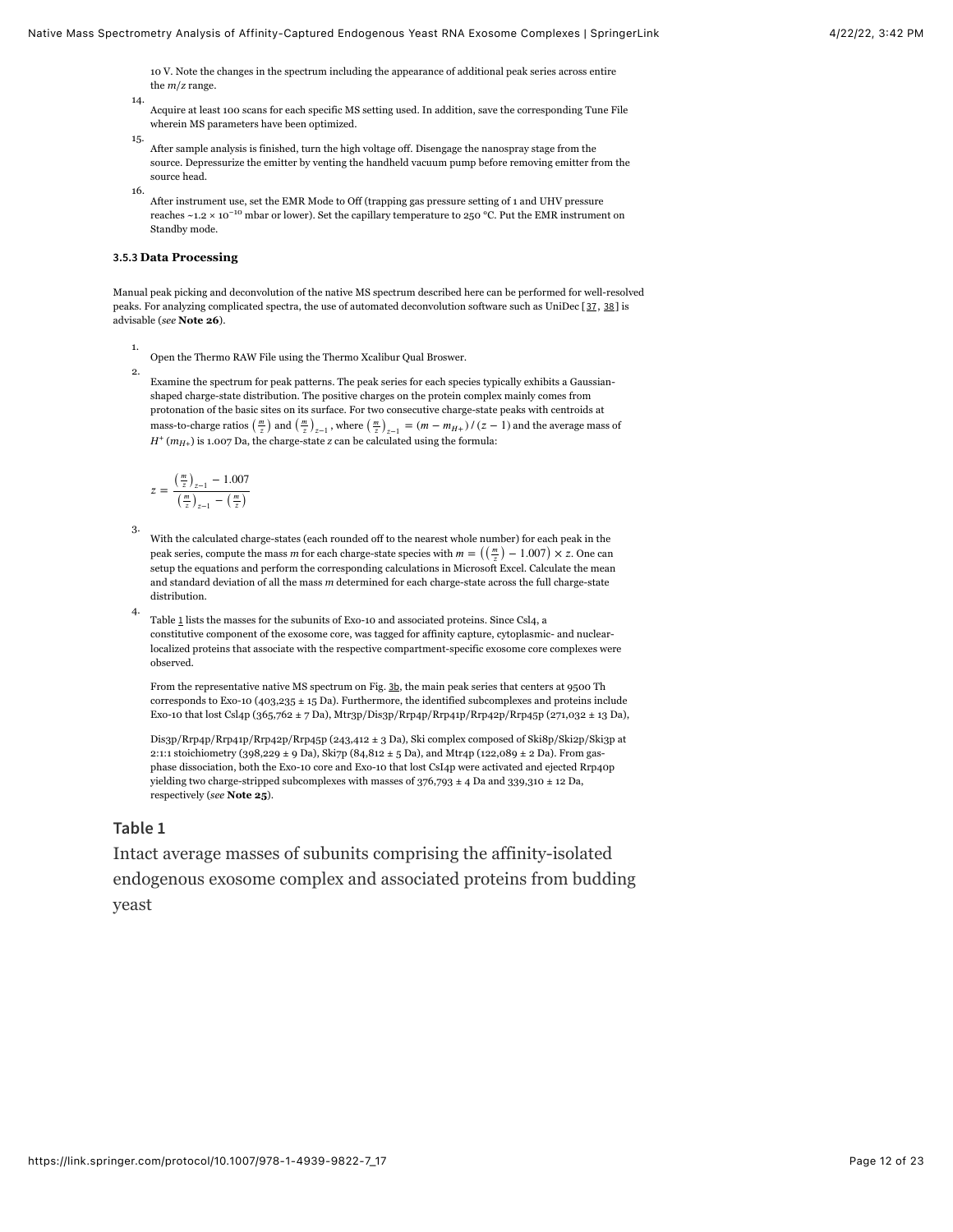| Protein                | <b>Sequence</b><br>mass (Da) <sup>a</sup> | Modifications <sup>b</sup>                | <b>Expected</b><br>$mass (Da)^c$ |
|------------------------|-------------------------------------------|-------------------------------------------|----------------------------------|
| Core components        |                                           |                                           |                                  |
| $Csl4p-$<br><b>TAP</b> | 52,631.6                                  | -Met, N-term Ac, TEV<br>protease cleavage | 37,460.0                         |
| Dis3p                  | 113,706.6                                 | -Met, N-term Ac                           | 113,617.5                        |
| Rrp4p                  | 39,427.2                                  | -Met, N-term Ac                           | 39,338.1                         |
| Rrp43p                 | 44,011.0                                  | -Met, N-term Ac                           | 43,921.9                         |
| Rrp45p                 | 33,961.9                                  | -Met, N-term Ac                           | 33,872.7                         |
| Rrp42p                 | 29,055.2                                  | -Met, N-term Ac                           | 28,966.0                         |
| Mtr3p                  | 27,577.0                                  | N-term Ac                                 | 27,619.0                         |
| Rrp41p                 | 27,560.7                                  | -Met, N-term Ac                           | 27,471.5                         |
| Rrp46p                 | 24,407.2                                  | -Met, N-term Ac                           | 24,318.1                         |
| Rrp40p                 | 26,556.4                                  | -Met, N-term Ac                           | 26,467.2                         |
| Rrp6p                  | 84,038.5                                  | -Met, N-term Ac                           | 83,949.3                         |
| Nuclear-specific       |                                           |                                           |                                  |
| Ski7p                  | 84,778.8                                  | -Met, N-term Ac                           | 84,689.7                         |
| Lrp1p                  | 21,087.2                                  |                                           | 21,087.2                         |
|                        | Cytoplasmic-specific                      |                                           |                                  |
| Ski <sub>2</sub> p     | 146,058.4                                 | -Met, N-term Ac                           | 145,969.2                        |
| Ski8p                  | 44,231.6                                  |                                           | 44,231.6                         |
| Ski3p                  | 163,725.8                                 |                                           | 163,725.8                        |
| Mtr4p                  | 122,054.9                                 | N-term Ac                                 | 122,096.9                        |

Table reproduced with permission from ref. [21](#page-18-1). Copyright 2016 American Chemical Society

<sup>a</sup>Mass from the primary sequence of the full-length and unprocessed protein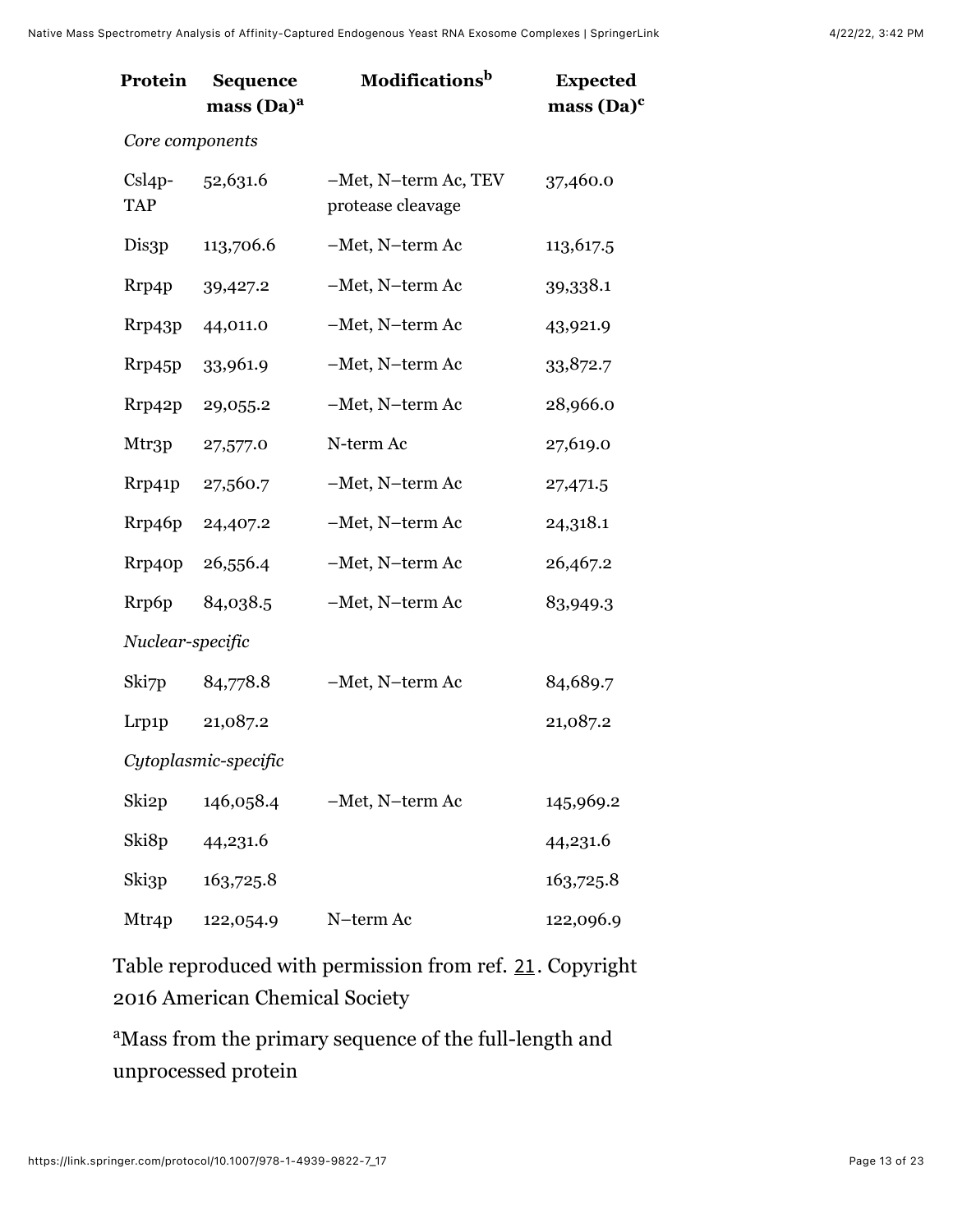<sup>b</sup>This includes protease cleavage during native elution and also N-terminal processing or co-translational modifications, such as N-terminal methionine removal and acetylation obtained from bottom-up LC-MS analysis, native MS analysis, and publicly available proteomic databases: Saccharomyces Gene Database (SGD), Global Proteome Machine (GPM) and Uniprot. Additional mass information was obtained from refs. [17](#page-17-7), [18](#page-17-8), [21](#page-18-1)

<sup>c</sup>Mass of the mature protein obtained after accounting for processing and modifications

<span id="page-13-1"></span>

### **Fig. 3**

Native MS analysis of the affinity-captured endogenous exosome assembly from budding yeast. (**a**) SDS-PAGE analysis of aliquots (10% of each sample) from each postelution step in the workflow showed minimal losses at each sample handling step. (**b**) Representative native MS spectrum of the exosome complex with corresponding peak and mass assignments. A model of the Exo-10 core assembly is presented to show subunit arrangement based on previous studies  $[17, 18, 50]$  $[17, 18, 50]$  $[17, 18, 50]$  $[17, 18, 50]$  $[17, 18, 50]$  $[17, 18, 50]$  $[17, 18, 50]$ . The charge-state for the most intense peak within each charge-state distribution is indicated (Reproduced with permission from ref. [21](#page-18-1). Copyright 2016 American Chemical Society)

<span id="page-13-0"></span>3.6 SDS-PAGE Analysis to Assess Sample Handling Steps

1. After the eluted sample has been collected, add 20 µL of 1% SDS solution or SDS-PAGE gel loading buffer with no DTT to the magnetic beads. Incubate at RT for 15 min.

2. Place in magnet and collect the bead-retained sample. Measure the volume and take an aliquot (10% of the bead-bound residual sample) for SDS-PAGE analysis.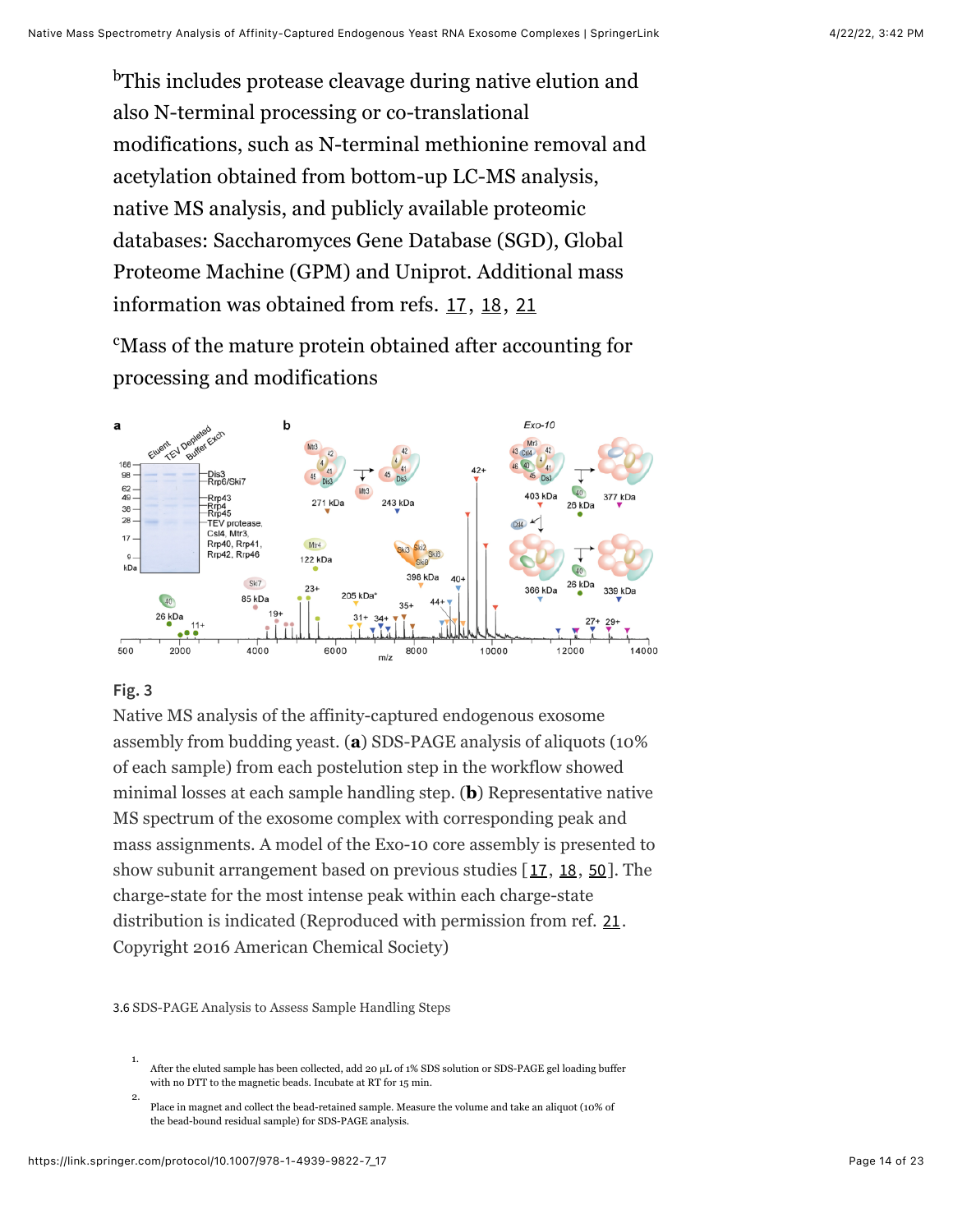3. Perform SDS-PAGE analysis of the collected aliquots (TEV eluate, TEV-depleted, buffer-exchanged, and bead-bound residual) to check for sample loss during each step of sample handling (Fig. [3a](#page-13-1)).

## 4 Notes

- 1. Another native MS analyzer that is commonly used is a quadrupole time-of-flight (Q-ToF); it has tandem MS capability enabling specific mass selection and subsequent gas-phase activation of protein complexes [ [39](#page-20-1), [40](#page-20-2)]. The Synapt (Waters) is a commercially available Q-ToF instrument with an integrated ion mobility module [[41](#page-20-3)]. Protocols for performing native MS analysis using the Synapt instrument can be found in [[42](#page-20-4), [43](#page-20-5)].
- 2. The Exactive EMR off-line kit comes with the syringe-and-backing plate setup that provides backpressure during electrospray. However, this setup has no pressure readout and can be cumbersome to operate. In our hands, the handheld vacuum pump is easier to use as it only requires gripping the handle to generate pressure. It also has a pressure gauge and enables detection of pressure leaks. The handheld pump can be purchased from online stores such as Amazon.
- 3. In some cases, the rattling sound disappears after a few milling cycles. One possible reason is that the cell powder has caked inside the jar. If caking is suspected, open the jar assembly, remove all the balls and scrape the inner walls of the jar with a prechilled spatula to dislodge the caked material prior to proceeding with the next milling cycle.
- 4. Ensure that the IgG stock solution does not contain glycerol or buffer components (when the IgG sample was prepared immediately prior to lyophilization) with amine, hydroxyl, or sulfhydryl moieties that can quench the reactive epoxy groups on the magnetic beads. If these reagents are present, buffer exchange the IgG stock into 0.1 M sodium phosphate, pH 7.4 or PBS prior to conjugation.
- 5. Initially keeping the AC buffer at room temperature facilitates quick resuspension of the frozen cell powder.
- 6. This corresponds to 4 mg of IgG-conjugated magnetic beads (40  $\mu$ L × 0.1 mg/ $\mu$ L beads) for 0.5 g of cryomilled cell powder (~250 mL of yeast cell culture). This bead:cell powder proportion is typically sufficient for efficient capture (> 70%) of the tagged exosome complex.
- 7. Incubation times of 30–60 min is sufficient to capture the target protein complexes with minimal accumulation of nonspecific proteins [[25](#page-18-5)].
- 8. A competitive elution peptide, PEGylOx has been developed that releases protein A-tagged (including TAP-tagged) complexes from IgG-conjugated beads [[30](#page-19-2)]. After elution, the peptide, which is typically used at ~2 mM concentration, can be effectively depleted by buffer exchanging into a Zeba-40k spin column.
- 9. The on-bead protease elution step is most effective when performed in small volumes (10–20 µL) with protease concentrations of  $~1$ –5 µM (25–125 ng/µL).
- 10. Alternative methods to deplete the protease include (a) another round of affinity isolation step for the target protein complex (for TAP tags, this involves affinity capture with calmodulin-coated beads and subsequent EGTA elution)[[17](#page-17-7), [18](#page-17-8), [19](#page-17-9), [20](#page-18-0)], (b) metal affinity chromatography (removal via the polyhistidine tag on the AcTEV protease), or (c) size exclusion chromatography. However, these methods require longer sample processing times which can lead to the dissociation of less stable protein complexes and sample loss.
- Alternative methods for buffer exchange include gel filtration, centrifugation with a filter membrane, or dialysis. These techniques involve longer sample handling times. Moreover, ~12 µL of buffer-exchanged sample from the microspin desalting columns is sufficient for native MS analysis as only a few µL of sample is loaded in emitters and sprayed at nanoflow rates.
- 12. According to the manufacturer's guide (Thermo Fisher Scientific), the Zeba-7k effectively traps and retains buffer components with mass <0.8 kDa whereas the Zeba-40k removes components with mass <1.5 kDa. After buffer exchange on a Zeba-7k, no additional volume apart from the initial volume loaded is recovered. In contrast, some sample dilution is observed with Zeba-40k (addition of ~2–4 µL to the initial volume).
- 13. The parameters for laser pulling are typically determined empirically and are puller-dependent. According to the manufacturer's instructions (Sutter), the parameter Heat sets the amount of laser energy supplied to the capillary, Vel (Velocity) relates to the glass temperature and determines the trip point for the hard pull, Del (Delay) sets the time (in ms) when the hard pull gets activated after the laser heating turns off, and Pull controls the force of the hard pull. The main parameters that usually get optimized include Heat, which varies depending on the age and power of the laser, and Delay, with shorter times yielding emitters with smaller inner diameter.
- 14. Inspection by eye is usually sufficient to spot broken emitters or emitters with irregular shape. One can also use a simple microscope for inspection of a few emitters to have a better sense of tip structure.

11.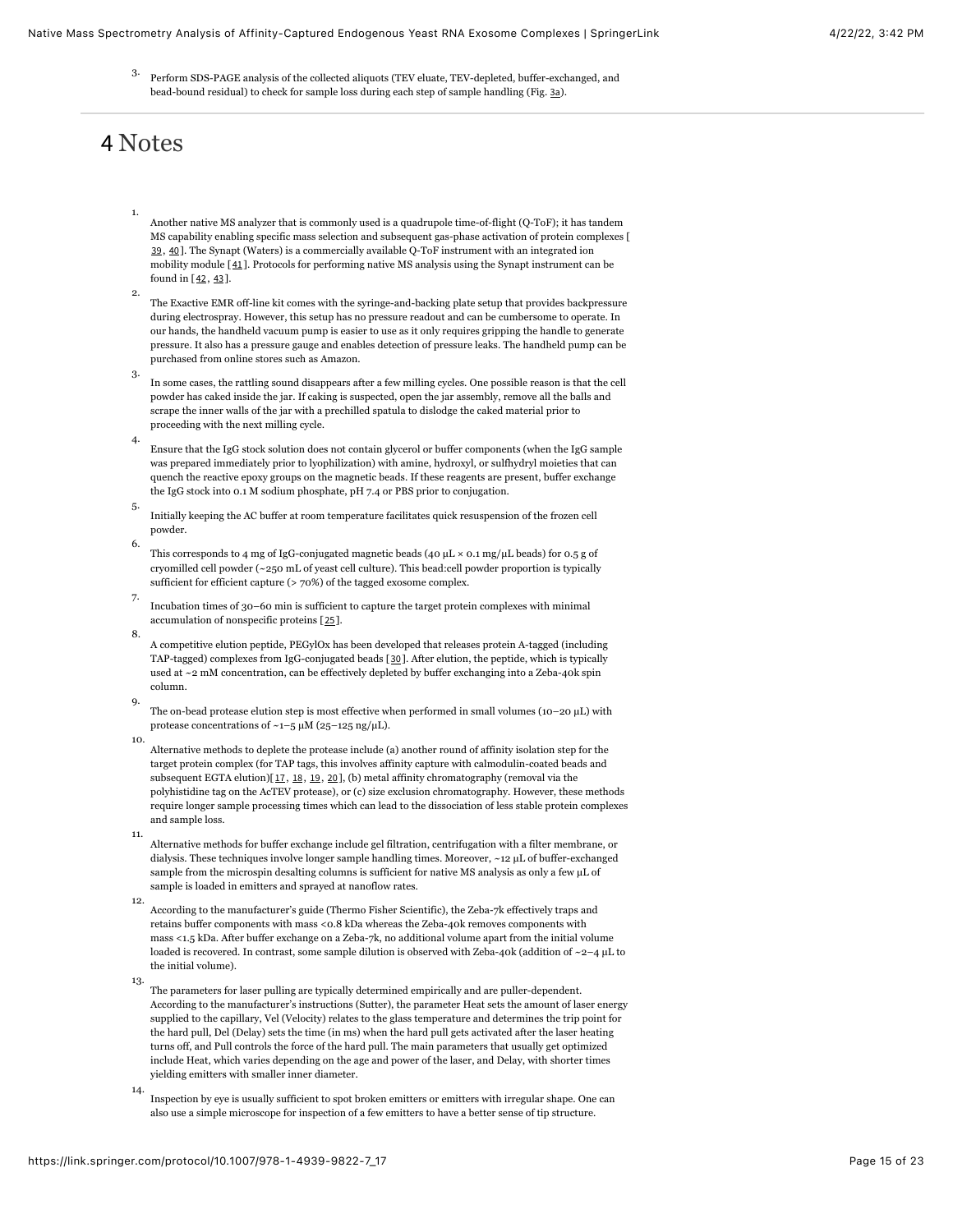- 15. If the two emitters that formed from one capillary differ in shape and taper dimensions, check for the vertical alignment of the laser. With gloves on, remove the shroud that covers the gold retro mirror using a screw driver. Load a capillary tip. Place a piece of thermal fax paper in-between the capillary and the concave gold retro mirror. The shiny part of the fax paper must face the capillary. Close the lid. Input these parameters: Heat = 200, Fil = 5, Delay = 40. Press <PULL>. After the pull cycle, check the fax paper. For a well-aligned laser, two thick, symmetric lines (dark ellipses) are observed. If either line is thicker than the other, adjust the micrometer at the back of the instrument. Repeat the cycle until the two lines are symmetric.
- 16. It is recommended to remove the coated emitters at the area above the double-sided tape where there is less gold coating and is far enough from the emitter's sharp end. The adhesive tape should be less sticky after the sputter coating process.
- 17. 18. The first-generation Exactive Plus EMR instrument used here can only perform all-ion fragmentation (AIF) wherein all the incoming ions are activated but no specific mass selection is achieved for subsequent tandem MS [[28](#page-19-0)]. The next generation of Exactive EMR instruments have additional modifications including replacement of the transport multipole with a quadrupole analyzer for tandem or multistage fragmentation. This allows for selection of protein complexes within a certain *m*/*z* range for gas-phase dissociation and subsequent isolation of an ejected subunit for further fragmentation [[44](#page-20-6), [45](#page-20-7), [46](#page-21-2)].
- The two alternative ways of opening the emitter tip include (a) trimming it with tweezers under a microscope before loading unto the source or (b) placing the emitter on the source stage and touching the emitter tip against the wall close to the orifice of the heated ion transfer tube. Both methods involve extra time. Moreover, the second method requires maneuvering of the source camera while positioning the tip and that the tip breaking be performed as quickly as possible because of direct contact with the hot source interface.
- 19. Overtightening the fitting can shorten the lifetime of the electrically conducting rubber ferrule that contacts the emitter inside the nanospray source head.
- 20. Alternatively, if using the gas-tight syringe with a black plate (comes with the nanospray kit) to generate backpressure, press the plunger to about a quarter or halfway through and lock into place by mounting the syringe into a slot of the black plate.
- 21. If the spray is unstable, the sample might be aggregating and crashing out of solution. Increase the backpressure to the sample. If this does not work, reopen the emitter. To further address sample aggregation, dilute the sample or optimize ammonium acetate solution conditions (e.g., pH and ionic strength).
- 22. Instabilities in the spray might also arise from a problematic emitter either from loss of conductive coating or aberrant tip shape. Replace the emitter. Transfer the sample that is deposited in the problematic emitter into a new emitter or load a fresh aliquot of sample.
- 23. If no electrospray occurs (droplets forming at the tip), check the high voltage contact between the emitter and the source. Inspect the gold coating on the emitter. Check the conductive ferrule in the source head; replace if worn out and damaged.
- 24. Orbitrap MS detection involves recording of the image current transients from the axial oscillations of the ions in the analyzer; longer transient times result in mass measurements of higher resolution [[47](#page-21-3)]. However, during the detection process, the ions can collide with residual gas in the analyzer causing potential diffusion, incoherence, dissociation, and fragmentation, leading to substantial ion loss [[48](#page-21-4)]. This loss can be particularly worse with macromolecular assemblies having large collision cross-sections leading to a significant decrease in peak intensity at higher resolution settings.
- 25. Gas phase dissociation of protein complexes by collision induced dissociation (CID) involves activation of the protein complex by collisions with gas molecules as the ions accelerate into a chamber. The internal energy from the collisional "heating" gets dissipated mainly through unfolding of a subunit that eventually gets ejected taking with it a disproportionately large fraction of the charge from the parent complex and leaving a lower charge-density ("charge-stripping") on the corresponding subcomplex [[49](#page-21-5)].
- The UniDec software is freely available and can be downloaded from the Marty Lab website at https://marty.lab.arizona.edu/content/software. The website has a tutorial and a link to the software source code.

## **Notes**

26.

#### Acknowledgments

This work is supported by National Institutes of Health grants P41 GM103314 and P41 GM109824. We gratefully acknowledge the members of the Chait lab and the Laboratory of Cellular and Structural Biology (headed by Professor Michael Rout) at the Rockefeller University for feedback and insightful discussions. We especially thank Andrew Krutchinsky for the design and implementation of the modifications in the nanoelectrospray setup described here. We also thank Zhanna Hakhverdyan for providing the cryomilled yeast powder.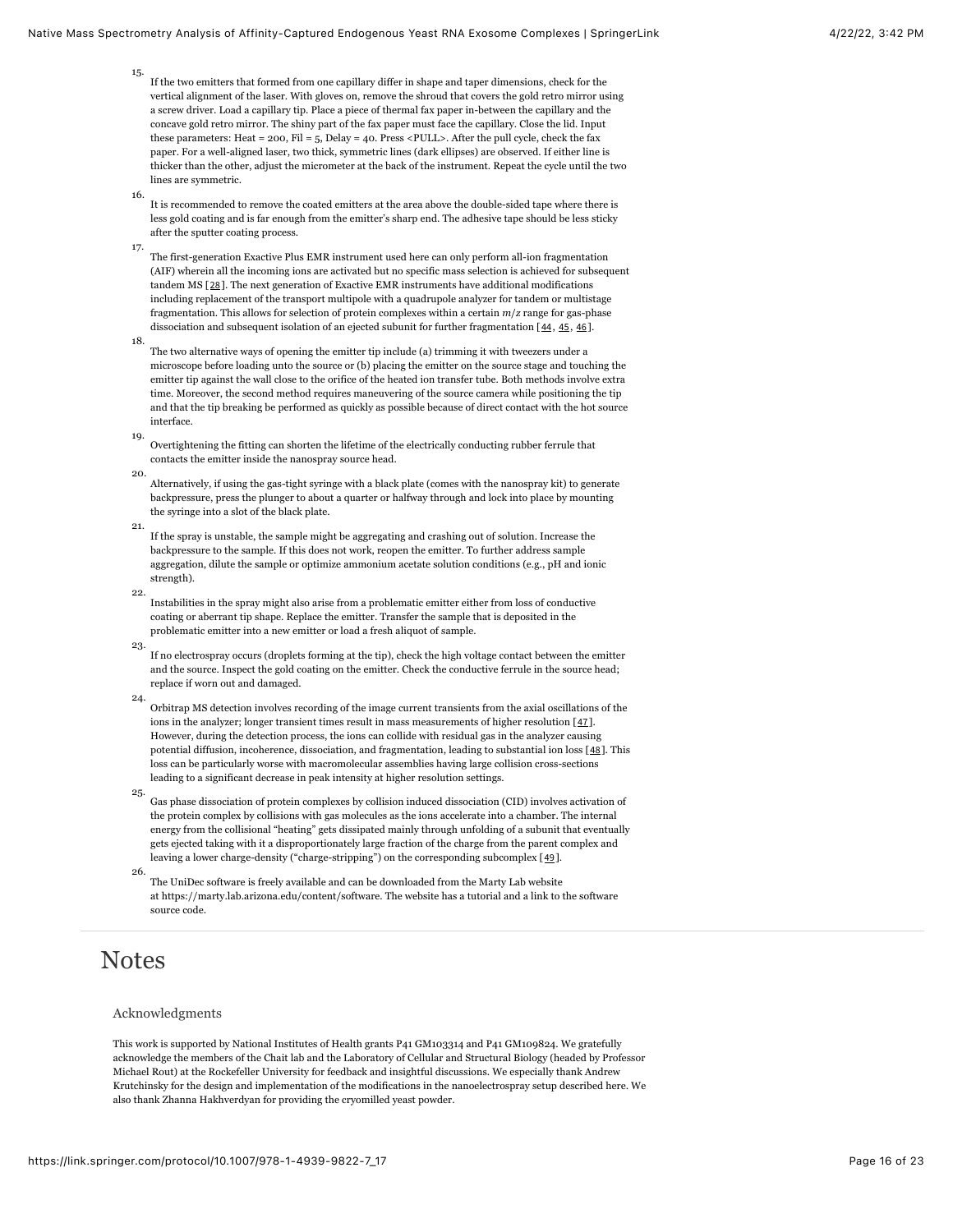# References

<span id="page-16-3"></span><span id="page-16-2"></span><span id="page-16-1"></span><span id="page-16-0"></span>1. Hartwell L, Hopfield J, Leibler S, Murray A (1999) From molecular to modular cell biology. Nature 402:C47–  $C_{52}$ PubMed (http://www.ncbi.nlm.nih.gov/entrez/query.fcgi? [cmd=Retrieve&db=PubMed&dopt=Abstract&list\\_uids=10591225\)](http://www.ncbi.nlm.nih.gov/entrez/query.fcgi?cmd=Retrieve&db=PubMed&dopt=Abstract&list_uids=10591225) Google Scholar (http://scholar.google.com/scholar\_lookup? [title=From%20molecular%20to%20modular%20cell%20biology&author=L.%20Hartwell&author=J.%20Hopfie](http://scholar.google.com/scholar_lookup?title=From%20molecular%20to%20modular%20cell%20biology&author=L.%20Hartwell&author=J.%20Hopfield&author=S.%20Leibler&author=A.%20Murray&journal=Nature&volume=402&pages=C47-C52&publication_year=1999) ld&author=S.%20Leibler&author=A.%20Murray&journal=Nature&volume=402&pages=C47- C52&publication\_year=1999) 2. Robinson CV, Sali A, Baumeister W (2007) The molecular sociology of the cell. Nature 450:973–982 PubMed (http://www.ncbi.nlm.nih.gov/entrez/query.fcgi? [cmd=Retrieve&db=PubMed&dopt=Abstract&list\\_uids=18075576\)](http://www.ncbi.nlm.nih.gov/entrez/query.fcgi?cmd=Retrieve&db=PubMed&dopt=Abstract&list_uids=18075576) Google Scholar (http://scholar.google.com/scholar\_lookup? [title=The%20molecular%20sociology%20of%20the%20cell&author=CV.%20Robinson&author=A.%20Sali&aut](http://scholar.google.com/scholar_lookup?title=The%20molecular%20sociology%20of%20the%20cell&author=CV.%20Robinson&author=A.%20Sali&author=W.%20Baumeister&journal=Nature&volume=450&pages=973-982&publication_year=2007) hor=W.%20Baumeister&journal=Nature&volume=450&pages=973-982&publication\_year=2007) 3. Alber F, Förster F, Korkin D et al (2008) Integrating diverse data for structure determination of macromolecular assemblies. Annu Rev Biochem 77:443–477 PubMed (http://www.ncbi.nlm.nih.gov/entrez/query.fcgi? [cmd=Retrieve&db=PubMed&dopt=Abstract&list\\_uids=18318657\)](http://www.ncbi.nlm.nih.gov/entrez/query.fcgi?cmd=Retrieve&db=PubMed&dopt=Abstract&list_uids=18318657) Google Scholar (http://scholar.google.com/scholar\_lookup? [title=Integrating%20diverse%20data%20for%20structure%20determination%20of%20macromolecular%20ass](http://scholar.google.com/scholar_lookup?title=Integrating%20diverse%20data%20for%20structure%20determination%20of%20macromolecular%20assemblies&author=F.%20Alber&author=F.%20F%C3%B6rster&author=D.%20Korkin&journal=Annu%20Rev%20Biochem&volume=77&pages=443-477&publication_year=2008) emblies&author=F.%20Alber&author=F.%20F%C3%B6rster&author=D.%20Korkin&journal=Annu%20Rev%2 0Biochem&volume=77&pages=443-477&publication\_year=2008) 4. Lössl P, van de Waterbeemd M, Heck AJ et al (2016) The diverse and expanding role of mass spectrometry in structural and molecular biology. EMBO J 16:155–166 Google Scholar (http://scholar.google.com/scholar\_lookup? [title=The%20diverse%20and%20expanding%20role%20of%20mass%20spectrometry%20in%20structural%20a](http://scholar.google.com/scholar_lookup?title=The%20diverse%20and%20expanding%20role%20of%20mass%20spectrometry%20in%20structural%20and%20molecular%20biology&author=P.%20L%C3%B6ssl&author=M.%20Waterbeemd&author=AJ.%20Heck&journal=EMBO%20J&volume=16&pages=155-166&publication_year=2016) nd%20molecular%20biology&author=P.%20L%C3%B6ssl&author=M.%20Waterbeemd&author=AJ.%20Heck& journal=EMBO%20J&volume=16&pages=155-166&publication\_year=2016) 5. Chait BT, Cadene M, Olinares PD et al (2016) Revealing higher order protein structure using mass spectrometry. J Am Soc Mass Spectrom 27:952–965 PubMed (http://www.ncbi.nlm.nih.gov/entrez/query.fcgi? [cmd=Retrieve&db=PubMed&dopt=Abstract&list\\_uids=27080007\)](http://www.ncbi.nlm.nih.gov/entrez/query.fcgi?cmd=Retrieve&db=PubMed&dopt=Abstract&list_uids=27080007) [PubMedCentral \(http://www.ncbi.nlm.nih.gov/pmc/articles/PMC5125627\)](http://www.ncbi.nlm.nih.gov/pmc/articles/PMC5125627) Google Scholar (http://scholar.google.com/scholar\_lookup? [title=Revealing%20higher%20order%20protein%20structure%20using%20mass%20spectrometry&author=BT.](http://scholar.google.com/scholar_lookup?title=Revealing%20higher%20order%20protein%20structure%20using%20mass%20spectrometry&author=BT.%20Chait&author=M.%20Cadene&author=PD.%20Olinares&journal=J%20Am%20Soc%20Mass%20Spectrom&volume=27&pages=952-965&publication_year=2016) %20Chait&author=M.%20Cadene&author=PD.%20Olinares&journal=J%20Am%20Soc%20Mass%20Spectrom &volume=27&pages=952-965&publication\_year=2016) 6. Loo J (1997) Studying noncovalent protein complexes by electrospray ionization mass spectrometry. Mass Spectrom Rev 16:1–23 PubMed (http://www.ncbi.nlm.nih.gov/entrez/query.fcgi? [cmd=Retrieve&db=PubMed&dopt=Abstract&list\\_uids=9414489\)](http://www.ncbi.nlm.nih.gov/entrez/query.fcgi?cmd=Retrieve&db=PubMed&dopt=Abstract&list_uids=9414489) Google Scholar (http://scholar.google.com/scholar\_lookup? [title=Studying%20noncovalent%20protein%20complexes%20by%20electrospray%20ionization%20mass%20sp](http://scholar.google.com/scholar_lookup?title=Studying%20noncovalent%20protein%20complexes%20by%20electrospray%20ionization%20mass%20spectrometry&author=J.%20Loo&journal=Mass%20Spectrom%20Rev&volume=16&pages=1-23&publication_year=1997) ectrometry&author=J.%20Loo&journal=Mass%20Spectrom%20Rev&volume=16&pages=1- 23&publication\_year=1997) 7. Heck AJR (2008) Native mass spectrometry: a bridge between interactomics and structural biology. Nat Methods 5:927–933 PubMed (http://www.ncbi.nlm.nih.gov/entrez/query.fcgi? [cmd=Retrieve&db=PubMed&dopt=Abstract&list\\_uids=18974734\)](http://www.ncbi.nlm.nih.gov/entrez/query.fcgi?cmd=Retrieve&db=PubMed&dopt=Abstract&list_uids=18974734) Google Scholar (http://scholar.google.com/scholar\_lookup? [title=Native%20mass%20spectrometry%3A%20a%20bridge%20between%20interactomics%20and%20structur](http://scholar.google.com/scholar_lookup?title=Native%20mass%20spectrometry%3A%20a%20bridge%20between%20interactomics%20and%20structural%20biology&author=AJR.%20Heck&journal=Nat%20Methods&volume=5&pages=927-933&publication_year=2008) al%20biology&author=AJR.%20Heck&journal=Nat%20Methods&volume=5&pages=927- 933&publication\_year=2008) 8. Taverner T, Hernández H, Sharon M et al (2008) Subunit architecture of intact protein complexes from mass spectrometry and homology modeling. Acc Chem Res 41:617–627 PubMed (http://www.ncbi.nlm.nih.gov/entrez/query.fcgi?

<span id="page-16-7"></span><span id="page-16-6"></span><span id="page-16-5"></span><span id="page-16-4"></span>[cmd=Retrieve&db=PubMed&dopt=Abstract&list\\_uids=18314965\)](http://www.ncbi.nlm.nih.gov/entrez/query.fcgi?cmd=Retrieve&db=PubMed&dopt=Abstract&list_uids=18314965) Google Scholar (http://scholar.google.com/scholar\_lookup? title=Subunit%20architecture%20of%20intact%20protein%20complexes%20from%20mass%20spectrometry% [20and%20homology%20modeling&author=T.%20Taverner&author=H.%20Hern%C3%A1ndez&author=M.%20](http://scholar.google.com/scholar_lookup?title=Subunit%20architecture%20of%20intact%20protein%20complexes%20from%20mass%20spectrometry%20and%20homology%20modeling&author=T.%20Taverner&author=H.%20Hern%C3%A1ndez&author=M.%20Sharon&journal=Acc%20Chem%20Res&volume=41&pages=617-627&publication_year=2008) Sharon&journal=Acc%20Chem%20Res&volume=41&pages=617-627&publication\_year=2008)

<span id="page-16-8"></span>9. Leney AC, Heck AJR (2017) Native mass spectrometry: what is in the name? J Am Soc Mass Spectrom 28:5–13 PubMed (http://www.ncbi.nlm.nih.gov/entrez/query.fcgi? [cmd=Retrieve&db=PubMed&dopt=Abstract&list\\_uids=32020797\)](http://www.ncbi.nlm.nih.gov/entrez/query.fcgi?cmd=Retrieve&db=PubMed&dopt=Abstract&list_uids=32020797) Google Scholar (http://scholar.google.com/scholar\_lookup? [title=Native%20mass%20spectrometry%3A%20what%20is%20in%20the%20name%3F&author=AC.%20Leney](http://scholar.google.com/scholar_lookup?title=Native%20mass%20spectrometry%3A%20what%20is%20in%20the%20name%3F&author=AC.%20Leney&author=AJR.%20Heck&journal=J%20Am%20Soc%20Mass%20Spectrom&volume=28&pages=5-13&publication_year=2017) &author=AJR.%20Heck&journal=J%20Am%20Soc%20Mass%20Spectrom&volume=28&pages=5- 13&publication\_year=2017)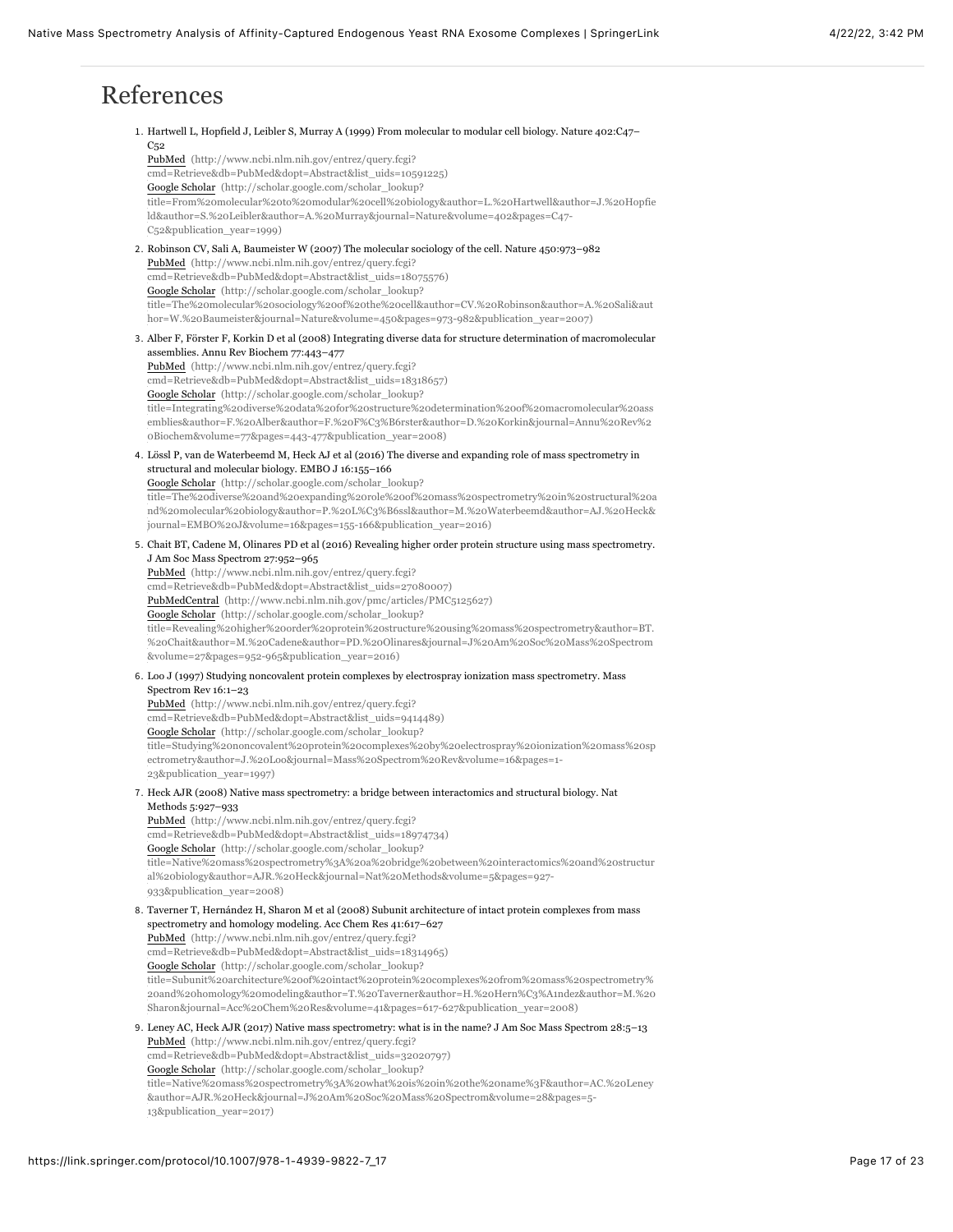#### <span id="page-17-0"></span>10. Snijder J, Heck AJR (2014) Analytical approaches for size and mass analysis of large protein assemblies. Annu Rev Anal Chem (Palo Alto, Calif) 7:43–64

Google Scholar (http://scholar.google.com/scholar\_lookup? [title=Analytical%20approaches%20for%20size%20and%20mass%20analysis%20of%20large%20protein%20ass](http://scholar.google.com/scholar_lookup?title=Analytical%20approaches%20for%20size%20and%20mass%20analysis%20of%20large%20protein%20assemblies&author=J.%20Snijder&author=AJR.%20Heck&journal=Annu%20Rev%20Anal%20Chem%20%28Palo%20Alto%2C%20Calif%29&volume=7&pages=43-64&publication_year=2014) emblies&author=J.%20Snijder&author=AJR.%20Heck&journal=Annu%20Rev%20Anal%20Chem%20%28Palo %20Alto%2C%20Calif%29&volume=7&pages=43-64&publication\_year=2014)

- <span id="page-17-1"></span>11. Marcoux J, Robinson CV (2013) Twenty years of gas phase structural biology. Structure 21:1541–1550 PubMed (http://www.ncbi.nlm.nih.gov/entrez/query.fcgi? [cmd=Retrieve&db=PubMed&dopt=Abstract&list\\_uids=24010713\)](http://www.ncbi.nlm.nih.gov/entrez/query.fcgi?cmd=Retrieve&db=PubMed&dopt=Abstract&list_uids=24010713) Google Scholar (http://scholar.google.com/scholar\_lookup? [title=Twenty%20years%20of%20gas%20phase%20structural%20biology&author=J.%20Marcoux&author=CV.](http://scholar.google.com/scholar_lookup?title=Twenty%20years%20of%20gas%20phase%20structural%20biology&author=J.%20Marcoux&author=CV.%20Robinson&journal=Structure&volume=21&pages=1541-1550&publication_year=2013) %20Robinson&journal=Structure&volume=21&pages=1541-1550&publication\_year=2013)
- <span id="page-17-2"></span>12. Erba EB, Petosa C (2015) The emerging role of native mass spectrometry in characterizing the structure and dynamics of macromolecular complexes. Protein Sci 24:1176–1192 Google Scholar (http://scholar.google.com/scholar\_lookup? title=The%20emerging%20role%20of%20native%20mass%20spectrometry%20in%20characterizing%20the%2 [0structure%20and%20dynamics%20of%20macromolecular%20complexes&author=EB.%20Erba&author=C.%2](http://scholar.google.com/scholar_lookup?title=The%20emerging%20role%20of%20native%20mass%20spectrometry%20in%20characterizing%20the%20structure%20and%20dynamics%20of%20macromolecular%20complexes&author=EB.%20Erba&author=C.%20Petosa&journal=Protein%20Sci&volume=24&pages=1176-1192&publication_year=2015) 0Petosa&journal=Protein%20Sci&volume=24&pages=1176-1192&publication\_year=2015)
- <span id="page-17-3"></span>13. Gavin A-C, Aloy P, Grandi P et al (2006) Proteome survey reveals modularity of the yeast cell machinery. Nature 440:631–636

PubMed (http://www.ncbi.nlm.nih.gov/entrez/query.fcgi? [cmd=Retrieve&db=PubMed&dopt=Abstract&list\\_uids=16429126\)](http://www.ncbi.nlm.nih.gov/entrez/query.fcgi?cmd=Retrieve&db=PubMed&dopt=Abstract&list_uids=16429126) Google Scholar (http://scholar.google.com/scholar\_lookup? [title=Proteome%20survey%20reveals%20modularity%20of%20the%20yeast%20cell%20machinery&author=A-](http://scholar.google.com/scholar_lookup?title=Proteome%20survey%20reveals%20modularity%20of%20the%20yeast%20cell%20machinery&author=A-C.%20Gavin&author=P.%20Aloy&author=P.%20Grandi&journal=Nature&volume=440&pages=631-636&publication_year=2006)C.%20Gavin&author=P.%20Aloy&author=P.%20Grandi&journal=Nature&volume=440&pages=631- 636&publication\_year=2006)

<span id="page-17-4"></span>14. Krogan NJ, Cagney G, Yu H et al (2006) Global landscape of protein complexes in the yeast Saccharomyces cerevisiae. Nature 440:637–643

PubMed (http://www.ncbi.nlm.nih.gov/entrez/query.fcgi? [cmd=Retrieve&db=PubMed&dopt=Abstract&list\\_uids=16554755\)](http://www.ncbi.nlm.nih.gov/entrez/query.fcgi?cmd=Retrieve&db=PubMed&dopt=Abstract&list_uids=16554755)

Google Scholar (http://scholar.google.com/scholar\_lookup?

[title=Global%20landscape%20of%20protein%20complexes%20in%20the%20yeast%20Saccharomyces%20cere](http://scholar.google.com/scholar_lookup?title=Global%20landscape%20of%20protein%20complexes%20in%20the%20yeast%20Saccharomyces%20cerevisiae&author=NJ.%20Krogan&author=G.%20Cagney&author=H.%20Yu&journal=Nature&volume=440&pages=637-643&publication_year=2006) visiae&author=NJ.%20Krogan&author=G.%20Cagney&author=H.%20Yu&journal=Nature&volume=440&page s=637-643&publication\_year=2006)

<span id="page-17-5"></span>15. Mitchell P, Petfalski E, Shevchenko A et al (1997) The exosome: a conserved eukaryotic RNA processing complex containing multiple 3′→5′ Exoribonucleases. Cell 91:457–466

PubMed (http://www.ncbi.nlm.nih.gov/entrez/query.fcgi? [cmd=Retrieve&db=PubMed&dopt=Abstract&list\\_uids=9390555\)](http://www.ncbi.nlm.nih.gov/entrez/query.fcgi?cmd=Retrieve&db=PubMed&dopt=Abstract&list_uids=9390555) Google Scholar (http://scholar.google.com/scholar\_lookup? title=The%20exosome%3A%20a%20conserved%20eukaryotic%20RNA%20processing%20complex%20containi [ng%20multiple%203%E2%80%B2%E2%86%925%E2%80%B2%20Exoribonucleases&author=P.%20Mitchell&a](http://scholar.google.com/scholar_lookup?title=The%20exosome%3A%20a%20conserved%20eukaryotic%20RNA%20processing%20complex%20containing%20multiple%203%E2%80%B2%E2%86%925%E2%80%B2%20Exoribonucleases&author=P.%20Mitchell&author=E.%20Petfalski&author=A.%20Shevchenko&journal=Cell&volume=91&pages=457-466&publication_year=1997) uthor=E.%20Petfalski&author=A.%20Shevchenko&journal=Cell&volume=91&pages=457- 466&publication\_year=1997)

<span id="page-17-6"></span>16. Liu Q, Greimann JC, Lima CD (2006) Reconstitution, activities, and structure of the eukaryotic RNA exosome. Cell 127:1223–1237

PubMed (http://www.ncbi.nlm.nih.gov/entrez/query.fcgi? [cmd=Retrieve&db=PubMed&dopt=Abstract&list\\_uids=17174896\)](http://www.ncbi.nlm.nih.gov/entrez/query.fcgi?cmd=Retrieve&db=PubMed&dopt=Abstract&list_uids=17174896) Google Scholar (http://scholar.google.com/scholar\_lookup? title=Reconstitution%2C%20activities%2C%20and%20structure%20of%20the%20eukaryotic%20RNA%20exos [ome&author=Q.%20Liu&author=JC.%20Greimann&author=CD.%20Lima&journal=Cell&volume=127&pages=1](http://scholar.google.com/scholar_lookup?title=Reconstitution%2C%20activities%2C%20and%20structure%20of%20the%20eukaryotic%20RNA%20exosome&author=Q.%20Liu&author=JC.%20Greimann&author=CD.%20Lima&journal=Cell&volume=127&pages=1223-1237&publication_year=2006) 223-1237&publication\_year=2006)

<span id="page-17-7"></span>17. Hernández H, Dziembowski A, Taverner T et al (2006) Subunit architecture of multimeric complexes isolated directly from cells. EMBO Rep 7:605–610

PubMed (http://www.ncbi.nlm.nih.gov/entrez/query.fcgi? [cmd=Retrieve&db=PubMed&dopt=Abstract&list\\_uids=16729021\)](http://www.ncbi.nlm.nih.gov/entrez/query.fcgi?cmd=Retrieve&db=PubMed&dopt=Abstract&list_uids=16729021) [PubMedCentral \(http://www.ncbi.nlm.nih.gov/pmc/articles/PMC1479597\)](http://www.ncbi.nlm.nih.gov/pmc/articles/PMC1479597) Google Scholar (http://scholar.google.com/scholar\_lookup? [title=Subunit%20architecture%20of%20multimeric%20complexes%20isolated%20directly%20from%20cells&a](http://scholar.google.com/scholar_lookup?title=Subunit%20architecture%20of%20multimeric%20complexes%20isolated%20directly%20from%20cells&author=H.%20Hern%C3%A1ndez&author=A.%20Dziembowski&author=T.%20Taverner&journal=EMBO%20Rep&volume=7&pages=605-610&publication_year=2006) uthor=H.%20Hern%C3%A1ndez&author=A.%20Dziembowski&author=T.%20Taverner&journal=EMBO%20Re p&volume=7&pages=605-610&publication\_year=2006)

<span id="page-17-8"></span>18. Synowsky SA, van den Heuvel RHH, Mohammed S et al (2006) Probing genuine strong interactions and posttranslational modifications in the heterogeneous yeast exosome protein complex. Mol Cell Proteomics 5:1581– 1592

PubMed (http://www.ncbi.nlm.nih.gov/entrez/query.fcgi? [cmd=Retrieve&db=PubMed&dopt=Abstract&list\\_uids=16829593\)](http://www.ncbi.nlm.nih.gov/entrez/query.fcgi?cmd=Retrieve&db=PubMed&dopt=Abstract&list_uids=16829593) Google Scholar (http://scholar.google.com/scholar\_lookup? title=Probing%20genuine%20strong%20interactions%20and%20posttranslational%20modifications%20in%20the%20heterogeneous%20yeast%20exosome%20protein%20complex [&author=SA.%20Synowsky&author=RHH.%20Heuvel&author=S.%20Mohammed&journal=Mol%20Cell%20Pr](http://scholar.google.com/scholar_lookup?title=Probing%20genuine%20strong%20interactions%20and%20post-translational%20modifications%20in%20the%20heterogeneous%20yeast%20exosome%20protein%20complex&author=SA.%20Synowsky&author=RHH.%20Heuvel&author=S.%20Mohammed&journal=Mol%20Cell%20Proteomics&volume=5&pages=1581-1592&publication_year=2006) oteomics&volume=5&pages=1581-1592&publication\_year=2006)

<span id="page-17-9"></span>19. Synowsky SA, Heck AJ (2008) The yeast ski complex is a hetero-tetramer. Protein Sci 17:119–125 [PubMed \(http://www.ncbi.nlm.nih.gov/entrez/query.fcgi?](http://www.ncbi.nlm.nih.gov/entrez/query.fcgi?cmd=Retrieve&db=PubMed&dopt=Abstract&list_uids=18042677)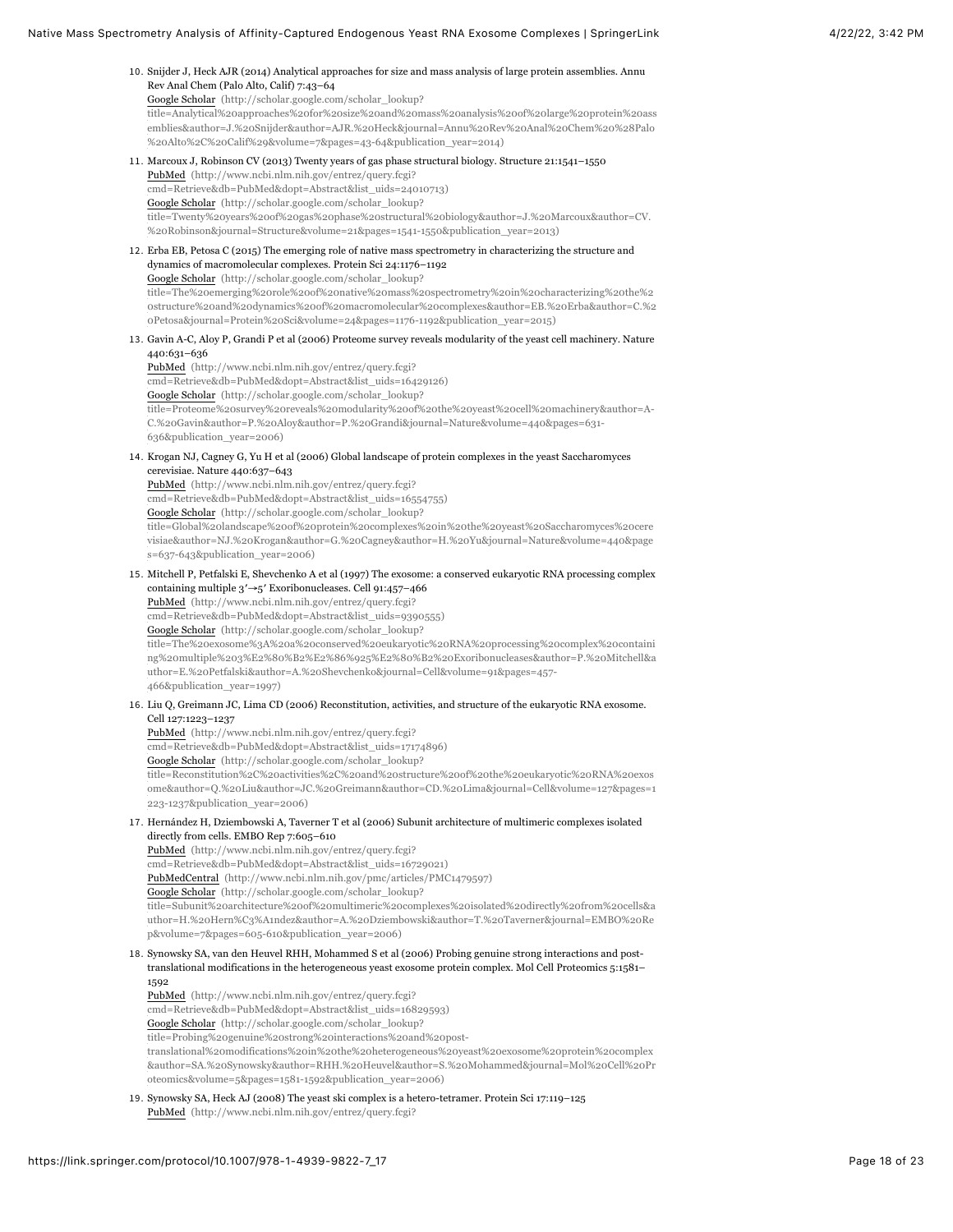<span id="page-18-7"></span><span id="page-18-6"></span><span id="page-18-5"></span><span id="page-18-4"></span><span id="page-18-3"></span><span id="page-18-2"></span><span id="page-18-1"></span><span id="page-18-0"></span>[cmd=Retrieve&db=PubMed&dopt=Abstract&list\\_uids=18042677\)](http://www.ncbi.nlm.nih.gov/entrez/query.fcgi?cmd=Retrieve&db=PubMed&dopt=Abstract&list_uids=18042677) [PubMedCentral \(http://www.ncbi.nlm.nih.gov/pmc/articles/PMC2144600\)](http://www.ncbi.nlm.nih.gov/pmc/articles/PMC2144600) Google Scholar (http://scholar.google.com/scholar\_lookup? title=The%20yeast%20ski%20complex%20is%20a%20hetero[tetramer&author=SA.%20Synowsky&author=AJ.%20Heck&journal=Protein%20Sci&volume=17&pages=119-](http://scholar.google.com/scholar_lookup?title=The%20yeast%20ski%20complex%20is%20a%20hetero-tetramer&author=SA.%20Synowsky&author=AJ.%20Heck&journal=Protein%20Sci&volume=17&pages=119-125&publication_year=2008) 125&publication\_year=2008) 20. Synowsky SA, van Wijk M, Raijmakers R, Heck AJR (2009) Comparative multiplexed mass spectrometric analyses of endogenously expressed yeast nuclear and cytoplasmic exosomes. J Mol Biol 385:1300–1313 PubMed (http://www.ncbi.nlm.nih.gov/entrez/query.fcgi? [cmd=Retrieve&db=PubMed&dopt=Abstract&list\\_uids=19046973\)](http://www.ncbi.nlm.nih.gov/entrez/query.fcgi?cmd=Retrieve&db=PubMed&dopt=Abstract&list_uids=19046973) Google Scholar (http://scholar.google.com/scholar\_lookup? [title=Comparative%20multiplexed%20mass%20spectrometric%20analyses%20of%20endogenously%20express](http://scholar.google.com/scholar_lookup?title=Comparative%20multiplexed%20mass%20spectrometric%20analyses%20of%20endogenously%20expressed%20yeast%20nuclear%20and%20cytoplasmic%20exosomes&author=SA.%20Synowsky&author=M.%20Wijk&author=R.%20Raijmakers&author=AJR.%20Heck&journal=J%20Mol%20Biol&volume=385&pages=1300-1313&publication_year=2009) ed%20yeast%20nuclear%20and%20cytoplasmic%20exosomes&author=SA.%20Synowsky&author=M.%20Wijk &author=R.%20Raijmakers&author=AJR.%20Heck&journal=J%20Mol%20Biol&volume=385&pages=1300- 1313&publication\_year=2009) 21. Olinares PDB, Dunn AD, Padovan JC et al (2016) A robust workflow for native mass spectrometric analysis of affinity-isolated endogenous protein assemblies. Anal Chem 88:2799–2807 PubMed (http://www.ncbi.nlm.nih.gov/entrez/query.fcgi? [cmd=Retrieve&db=PubMed&dopt=Abstract&list\\_uids=26849307\)](http://www.ncbi.nlm.nih.gov/entrez/query.fcgi?cmd=Retrieve&db=PubMed&dopt=Abstract&list_uids=26849307) [PubMedCentral \(http://www.ncbi.nlm.nih.gov/pmc/articles/PMC4790104\)](http://www.ncbi.nlm.nih.gov/pmc/articles/PMC4790104) Google Scholar (http://scholar.google.com/scholar\_lookup? title=A%20robust%20workflow%20for%20native%20mass%20spectrometric%20analysis%20of%20affinity[isolated%20endogenous%20protein%20assemblies&author=PDB.%20Olinares&author=AD.%20Dunn&author](http://scholar.google.com/scholar_lookup?title=A%20robust%20workflow%20for%20native%20mass%20spectrometric%20analysis%20of%20affinity-isolated%20endogenous%20protein%20assemblies&author=PDB.%20Olinares&author=AD.%20Dunn&author=JC.%20Padovan&journal=Anal%20Chem&volume=88&pages=2799-2807&publication_year=2016) =JC.%20Padovan&journal=Anal%20Chem&volume=88&pages=2799-2807&publication\_year=2016) 22. Rigaut G, Shevchenko A, Rutz B et al (1999) A generic protein purification method for protein complex characterization and proteome exploration. Nat Biotechnol 17:1030–1032 PubMed (http://www.ncbi.nlm.nih.gov/entrez/query.fcgi? [cmd=Retrieve&db=PubMed&dopt=Abstract&list\\_uids=10504710\)](http://www.ncbi.nlm.nih.gov/entrez/query.fcgi?cmd=Retrieve&db=PubMed&dopt=Abstract&list_uids=10504710) Google Scholar (http://scholar.google.com/scholar\_lookup? title=A%20generic%20protein%20purification%20method%20for%20protein%20complex%20characterization [%20and%20proteome%20exploration&author=G.%20Rigaut&author=A.%20Shevchenko&author=B.%20Rutz&](http://scholar.google.com/scholar_lookup?title=A%20generic%20protein%20purification%20method%20for%20protein%20complex%20characterization%20and%20proteome%20exploration&author=G.%20Rigaut&author=A.%20Shevchenko&author=B.%20Rutz&journal=Nat%20Biotechnol&volume=17&pages=1030-1032&publication_year=1999) journal=Nat%20Biotechnol&volume=17&pages=1030-1032&publication\_year=1999) 23. Puig O, Caspary F, Rigaut G et al (2001) The tandem affinity purification (TAP) method: a general procedure of protein complex purification. Methods 24:218–229 PubMed (http://www.ncbi.nlm.nih.gov/entrez/query.fcgi? [cmd=Retrieve&db=PubMed&dopt=Abstract&list\\_uids=11403571\)](http://www.ncbi.nlm.nih.gov/entrez/query.fcgi?cmd=Retrieve&db=PubMed&dopt=Abstract&list_uids=11403571) Google Scholar (http://scholar.google.com/scholar\_lookup? [title=The%20tandem%20affinity%20purification%20%28TAP%29%20method%3A%20a%20general%20proced](http://scholar.google.com/scholar_lookup?title=The%20tandem%20affinity%20purification%20%28TAP%29%20method%3A%20a%20general%20procedure%20of%20protein%20complex%20purification&author=O.%20Puig&author=F.%20Caspary&author=G.%20Rigaut&journal=Methods&volume=24&pages=218-229&publication_year=2001) ure%20of%20protein%20complex%20purification&author=O.%20Puig&author=F.%20Caspary&author=G.%20 Rigaut&journal=Methods&volume=24&pages=218-229&publication\_year=2001) 24. Oeffinger M, Wei KE, Rogers R et al (2007) Comprehensive analysis of diverse ribonucleoprotein complexes. Nat Methods 4:951–956 PubMed (http://www.ncbi.nlm.nih.gov/entrez/query.fcgi? [cmd=Retrieve&db=PubMed&dopt=Abstract&list\\_uids=17922018\)](http://www.ncbi.nlm.nih.gov/entrez/query.fcgi?cmd=Retrieve&db=PubMed&dopt=Abstract&list_uids=17922018) Google Scholar (http://scholar.google.com/scholar\_lookup? [title=Comprehensive%20analysis%20of%20diverse%20ribonucleoprotein%20complexes&author=M.%20Oeffin](http://scholar.google.com/scholar_lookup?title=Comprehensive%20analysis%20of%20diverse%20ribonucleoprotein%20complexes&author=M.%20Oeffinger&author=KE.%20Wei&author=R.%20Rogers&journal=Nat%20Methods&volume=4&pages=951-956&publication_year=2007) ger&author=KE.%20Wei&author=R.%20Rogers&journal=Nat%20Methods&volume=4&pages=951- 956&publication\_year=2007) 25. Cristea IM, Williams R, Chait BT, Rout MP (2005) Fluorescent proteins as proteomic probes. Mol Cell Proteomics 4:1933–1941 PubMed (http://www.ncbi.nlm.nih.gov/entrez/query.fcgi? [cmd=Retrieve&db=PubMed&dopt=Abstract&list\\_uids=16155292\)](http://www.ncbi.nlm.nih.gov/entrez/query.fcgi?cmd=Retrieve&db=PubMed&dopt=Abstract&list_uids=16155292) Google Scholar (http://scholar.google.com/scholar\_lookup? [title=Fluorescent%20proteins%20as%20proteomic%20probes&author=IM.%20Cristea&author=R.%20William](http://scholar.google.com/scholar_lookup?title=Fluorescent%20proteins%20as%20proteomic%20probes&author=IM.%20Cristea&author=R.%20Williams&author=BT.%20Chait&author=MP.%20Rout&journal=Mol%20Cell%20Proteomics&volume=4&pages=1933-1941&publication_year=2005) s&author=BT.%20Chait&author=MP.%20Rout&journal=Mol%20Cell%20Proteomics&volume=4&pages=1933- 1941&publication\_year=2005) 26. LaCava J, Fernandez-Martinez J, Hakhverdyan Z, Rout MP (2016) Optimized affinity capture of yeast protein complexes. Cold Spring Harb Protoc 2016:615–619 Google Scholar (http://scholar.google.com/scholar\_lookup? title=Optimized%20affinity%20capture%20of%20yeast%20protein%20complexes&author=J.%20LaCava&auth or=J.%20Fernandez-[Martinez&author=Z.%20Hakhverdyan&author=MP.%20Rout&journal=Cold%20Spring%20Harb%20Protoc&vo](http://scholar.google.com/scholar_lookup?title=Optimized%20affinity%20capture%20of%20yeast%20protein%20complexes&author=J.%20LaCava&author=J.%20Fernandez-Martinez&author=Z.%20Hakhverdyan&author=MP.%20Rout&journal=Cold%20Spring%20Harb%20Protoc&volume=2016&pages=615-619&publication_year=2016) lume=2016&pages=615-619&publication\_year=2016) 27. Hakhverdyan Z, Domanski M, Hough LE et al (2015) Rapid, optimized interactomic screening. Nat Methods 12:553–560 PubMed (http://www.ncbi.nlm.nih.gov/entrez/query.fcgi? [cmd=Retrieve&db=PubMed&dopt=Abstract&list\\_uids=25938370\)](http://www.ncbi.nlm.nih.gov/entrez/query.fcgi?cmd=Retrieve&db=PubMed&dopt=Abstract&list_uids=25938370) [PubMedCentral \(http://www.ncbi.nlm.nih.gov/pmc/articles/PMC4449307\)](http://www.ncbi.nlm.nih.gov/pmc/articles/PMC4449307) Google Scholar (http://scholar.google.com/scholar\_lookup? [title=Rapid%2C%20optimized%20interactomic%20screening&author=Z.%20Hakhverdyan&author=M.%20Do](http://scholar.google.com/scholar_lookup?title=Rapid%2C%20optimized%20interactomic%20screening&author=Z.%20Hakhverdyan&author=M.%20Domanski&author=LE.%20Hough&journal=Nat%20Methods&volume=12&pages=553-560&publication_year=2015) manski&author=LE.%20Hough&journal=Nat%20Methods&volume=12&pages=553- 560&publication\_year=2015)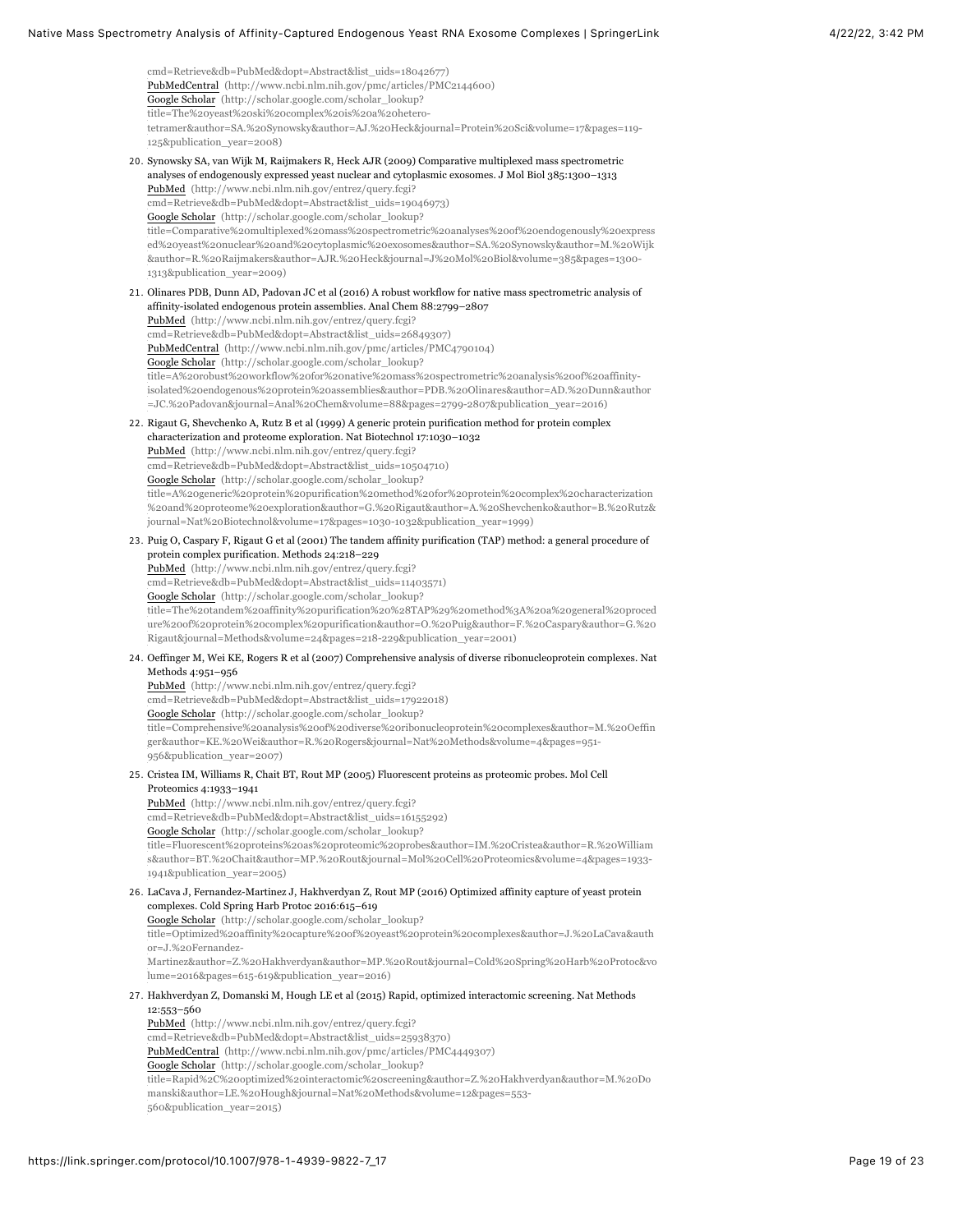<span id="page-19-4"></span><span id="page-19-3"></span><span id="page-19-2"></span><span id="page-19-1"></span><span id="page-19-0"></span>

| 28. Rose RJ, Damoc E, Denisov E et al (2012) High-sensitivity Orbitrap mass analysis of intact macromolecular<br>assemblies. Nat Methods 9:1084-1086<br>PubMed (http://www.ncbi.nlm.nih.gov/entrez/query.fcgi?<br>cmd=Retrieve&db=PubMed&dopt=Abstract&list_uids=23064518)<br>Google Scholar (http://scholar.google.com/scholar_lookup?title=High-<br>sensitivity%20Orbitrap%20mass%20analysis%20of%20intact%20macromolecular%20assemblies&author=RJ.<br>%20Rose&author=E.%20Damoc&author=E.%20Denisov&journal=Nat%20Methods&volume=9&pages=1084-<br>1086&publication_year=2012)                                                                                                                                                                                                                         |
|----------------------------------------------------------------------------------------------------------------------------------------------------------------------------------------------------------------------------------------------------------------------------------------------------------------------------------------------------------------------------------------------------------------------------------------------------------------------------------------------------------------------------------------------------------------------------------------------------------------------------------------------------------------------------------------------------------------------------------------------------------------------------------------------------------|
| 29. Ghaemmaghami S, Huh W-K, Bower K et al (2003) Global analysis of protein expression in yeast. Nature<br>425:737-741<br>PubMed (http://www.ncbi.nlm.nih.gov/entrez/query.fcgi?<br>cmd=Retrieve&db=PubMed&dopt=Abstract&list_uids=14562106)<br>Google Scholar (http://scholar.google.com/scholar_lookup?<br>title=Global%20analysis%20of%20protein%20expression%20in%20yeast&author=S.%20Ghaemmaghami&aut                                                                                                                                                                                                                                                                                                                                                                                              |
| hor=W-K.%20Huh&author=K.%20Bower&journal=Nature&volume=425&pages=737-<br>741&publication_year=2003)                                                                                                                                                                                                                                                                                                                                                                                                                                                                                                                                                                                                                                                                                                      |
| 30. LaCava J, Chandramouli N, Jiang H, Rout MP (2013) Improved native isolation of endogenous protein A-tagged<br>protein complexes. BioTechniques 54:213-216<br>PubMed (http://www.ncbi.nlm.nih.gov/entrez/query.fcgi?<br>cmd=Retrieve&db=PubMed&dopt=Abstract&list_uids=23581468)<br>PubMedCentral (http://www.ncbi.nlm.nih.gov/pmc/articles/PMC3667664)<br>Google Scholar (http://scholar.google.com/scholar_lookup?<br>title=Improved%20native%20isolation%20of%20endogenous%20protein%20A-<br>tagged%20protein%20complexes&author=J.%20LaCava&author=N.%20Chandramouli&author=H.%20Jiang&a<br>uthor=MP.%20Rout&journal=BioTechniques&volume=54&pages=213-216&publication_year=2013)                                                                                                                 |
| 31. Cristea IM, Chait BT (2011) Conjugation of magnetic beads for immunopurification of protein complexes. Cold<br>Spring Harb Protoc 6:534-538<br>Google Scholar (http://scholar.google.com/scholar_lookup?<br>title=Conjugation%20of%20magnetic%20beads%20for%20immunopurification%20of%20protein%20complexe<br>s&author=IM.%20Cristea&author=BT.%20Chait&journal=Cold%20Spring%20Harb%20Protoc&volume=6&pag<br>es=534-538&publication_year=2011)                                                                                                                                                                                                                                                                                                                                                      |
| 32. Carrington JC, Dougherty WG (1988) A viral cleavage site cassette: identification of amino acid sequences<br>required for tobacco etch virus polyprotein processing. Proc Natl Acad Sci U S A 85:3391-3395<br>PubMed (http://www.ncbi.nlm.nih.gov/entrez/query.fcgi?<br>cmd=Retrieve&db=PubMed&dopt=Abstract&list_uids=3285343)<br>PubMedCentral (http://www.ncbi.nlm.nih.gov/pmc/articles/PMC280215)<br>Google Scholar (http://scholar.google.com/scholar_lookup?<br>title=A%20viral%20cleavage%20site%20cassette%3A%20identification%20of%20amino%20acid%20sequences<br>%20required%20for%20tobacco%20etch%20virus%20polyprotein%20processing&author=JC.%20Carrington&<br>author=WG.%20Dougherty&journal=Proc%20Natl%20Acad%20Sci%20U%20S%20A&volume=85&pages=3391<br>-3395&publication_year=1988) |
| 33. Parks TD, Leuther KK, Howard ED et al (1994) Release of proteins and peptides from fusion proteins using a<br>recombinant plant virus proteinase. Anal Biochem 216:413-417<br>PubMed (http://www.ncbi.nlm.nih.gov/entrez/query.fcgi?<br>cmd=Retrieve&db=PubMed&dopt=Abstract&list_uids=8179197)<br>Google Scholar (http://scholar.google.com/scholar_lookup?<br>title=Release%20of%20proteins%20and%20peptides%20from%20fusion%20proteins%20using%20a%20recom<br>binant%20plant%20virus%20proteinase&author=TD.%20Parks&author=KK.%20Leuther&author=ED.%20Ho<br>ward&journal=Anal%20Biochem&volume=216&pages=413-417&publication_year=1994)                                                                                                                                                          |
| 34. Kapust RB, Toözseór J, Copeland TD, Waugh DS (2002) The P1' specificity of tobacco etch virus protease.<br>Biochem Biophys Res Commun 294:949-955<br>PubMed (http://www.ncbi.nlm.nih.gov/entrez/query.fcgi?<br>cmd=Retrieve&db=PubMed&dopt=Abstract&list_uids=12074568)<br>Google Scholar (http://scholar.google.com/scholar_lookup?<br>title=The%20P1%E2%80%B2%20specificity%20of%20tobacco%20etch%20virus%20protease&author=RB.%20<br>Kapust&author=J.%20T0%C3%B6zse%C3%B3r&author=TD.%20Copeland&author=DS.%20Waugh&journal=Bi<br>ochem%20Biophys%20Res%20Commun&volume=294&pages=949-955&publication_year=2002)                                                                                                                                                                                  |
| 35. Wilm M, Mann M (1996) Analytical properties of the nanoelectrospray ion source. Anal Chem 68:1-8<br>PubMed (http://www.ncbi.nlm.nih.gov/entrez/query.fcgi?<br>cmd=Retrieve&db=PubMed&dopt=Abstract&list_uids=8779426)<br>Google Scholar (http://scholar.google.com/scholar_lookup?<br>title=Analytical%20properties%20of%20the%20nanoelectrospray%20ion%20source&author=M.%20Wilm&aut<br>hor=M.%20Mann&journal=Anal%20Chem&volume=68&pages=1-8&publication_year=1996)                                                                                                                                                                                                                                                                                                                                |
| 36. Lössl P, Snijder J, Heck AJR (2014) Boundaries of mass resolution in native mass spectrometry. J Am Soc Mass<br>Spectrom 25:906-917<br>PubMed (http://www.ncbi.nlm.nih.gov/entrez/query.fcgi?<br>cmd=Retrieve&db=PubMed&dopt=Abstract&list_uids=24700121)<br>Google Scholar (http://scholar.google.com/scholar_lookup?<br>title=Boundaries%20of%20mass%20resolution%20in%20native%20mass%20spectrometry&author=P.%20L%<br>C3%B6ssl&author=J.%20Snijder&author=AJR.%20Heck&journal=J%20Am%20Soc%20Mass%20Spectrom&vo<br>lume=25&pages=906-917&publication_year=2014)                                                                                                                                                                                                                                  |

<span id="page-19-9"></span><span id="page-19-8"></span><span id="page-19-7"></span><span id="page-19-6"></span><span id="page-19-5"></span>37. Marty MT, Baldwin AJ, Marklund EG et al (2015) Bayesian Deconvolution of mass and ion mobility spectra: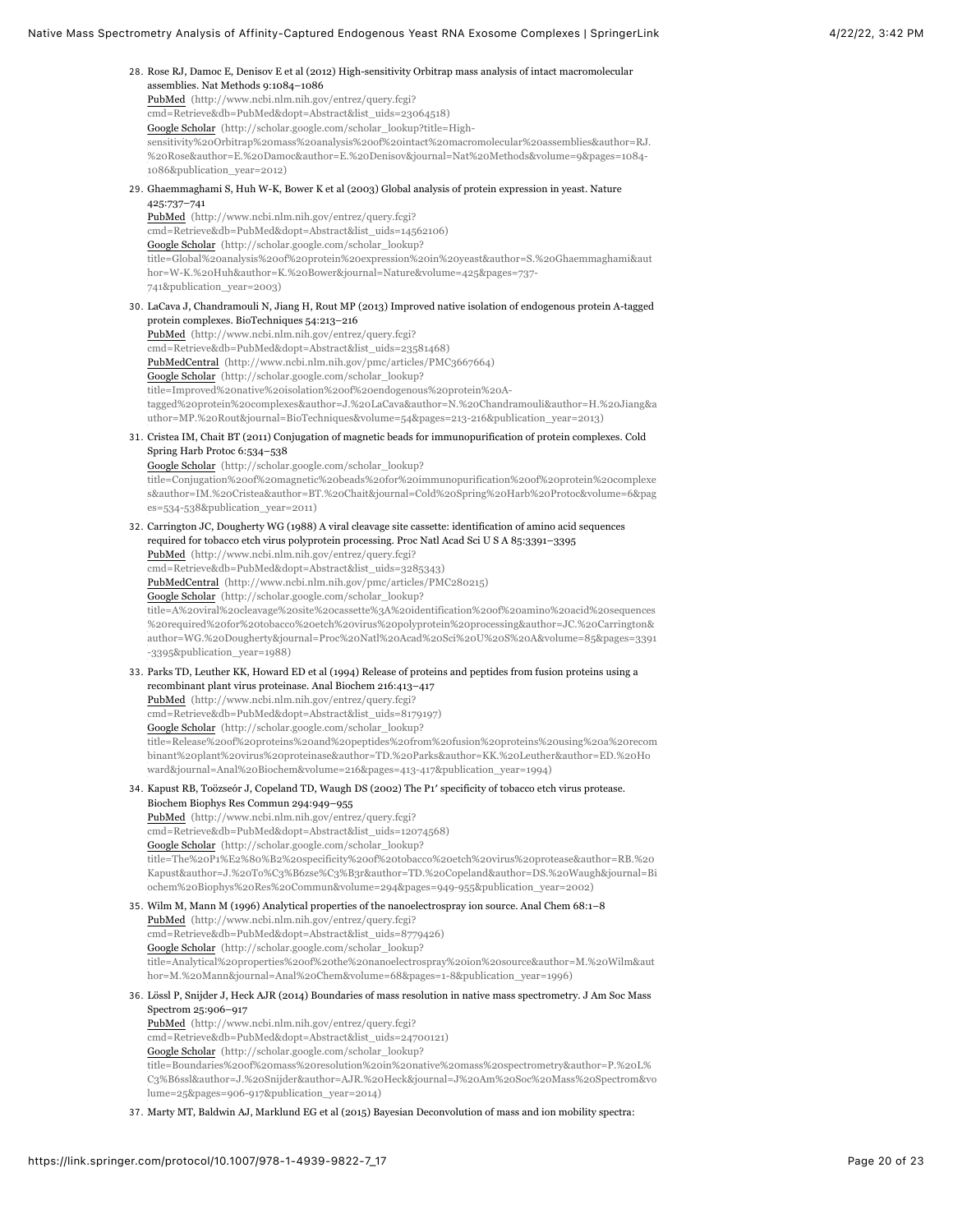<span id="page-20-3"></span><span id="page-20-2"></span><span id="page-20-1"></span><span id="page-20-0"></span>from binary interactions to Polydisperse ensembles. Anal Chem 87:4370–4376 PubMed (http://www.ncbi.nlm.nih.gov/entrez/query.fcgi? [cmd=Retrieve&db=PubMed&dopt=Abstract&list\\_uids=25799115\)](http://www.ncbi.nlm.nih.gov/entrez/query.fcgi?cmd=Retrieve&db=PubMed&dopt=Abstract&list_uids=25799115) [PubMedCentral \(http://www.ncbi.nlm.nih.gov/pmc/articles/PMC4594776\)](http://www.ncbi.nlm.nih.gov/pmc/articles/PMC4594776) Google Scholar (http://scholar.google.com/scholar\_lookup? title=Bayesian%20Deconvolution%20of%20mass%20and%20ion%20mobility%20spectra%3A%20from%20bin [ary%20interactions%20to%20Polydisperse%20ensembles&author=MT.%20Marty&author=AJ.%20Baldwin&au](http://scholar.google.com/scholar_lookup?title=Bayesian%20Deconvolution%20of%20mass%20and%20ion%20mobility%20spectra%3A%20from%20binary%20interactions%20to%20Polydisperse%20ensembles&author=MT.%20Marty&author=AJ.%20Baldwin&author=EG.%20Marklund&journal=Anal%20Chem&volume=87&pages=4370-4376&publication_year=2015) thor=EG.%20Marklund&journal=Anal%20Chem&volume=87&pages=4370-4376&publication\_year=2015) 38. Reid DJ, Diesing JM, Miller MA et al (2019) MetaUniDec: high-throughput deconvolution of native mass spectra. J Am Soc Mass Spectrom 30:118–127 Google Scholar (https://scholar.google.com/scholar? q=Reid%20DJ%2C%20Diesing%20JM%2C%20Miller%20MA%20et%20al%20%282019%29%20MetaUniDec% 3A%20high[throughput%20deconvolution%20of%20native%20mass%20spectra.%20J%20Am%20Soc%20Mass%20Spectro](https://scholar.google.com/scholar?q=Reid%20DJ%2C%20Diesing%20JM%2C%20Miller%20MA%20et%20al%20%282019%29%20MetaUniDec%3A%20high-throughput%20deconvolution%20of%20native%20mass%20spectra.%20J%20Am%20Soc%20Mass%20Spectrom%2030%3A118%E2%80%93127) m%2030%3A118%E2%80%93127) 39. Sobott F, Hernández H, McCammon MG et al (2002) A tandem mass spectrometer for improved transmission and analysis of large macromolecular assemblies. Anal Chem 74:1402–1407 PubMed (http://www.ncbi.nlm.nih.gov/entrez/query.fcgi? [cmd=Retrieve&db=PubMed&dopt=Abstract&list\\_uids=11922310\)](http://www.ncbi.nlm.nih.gov/entrez/query.fcgi?cmd=Retrieve&db=PubMed&dopt=Abstract&list_uids=11922310) Google Scholar (http://scholar.google.com/scholar\_lookup? [title=A%20tandem%20mass%20spectrometer%20for%20improved%20transmission%20and%20analysis%20of](http://scholar.google.com/scholar_lookup?title=A%20tandem%20mass%20spectrometer%20for%20improved%20transmission%20and%20analysis%20of%20large%20macromolecular%20assemblies&author=F.%20Sobott&author=H.%20Hern%C3%A1ndez&author=MG.%20McCammon&journal=Anal%20Chem&volume=74&pages=1402-1407&publication_year=2002) %20large%20macromolecular%20assemblies&author=F.%20Sobott&author=H.%20Hern%C3%A1ndez&author =MG.%20McCammon&journal=Anal%20Chem&volume=74&pages=1402-1407&publication\_year=2002) 40. Van Den Heuvel RHH, Van Duijn E, Mazon H et al (2006) Improving the performance of a quadrupole time-offlight instrument for macromolecular mass spectrometry. Anal Chem 78:7473–7483 PubMed (http://www.ncbi.nlm.nih.gov/entrez/query.fcgi? [cmd=Retrieve&db=PubMed&dopt=Abstract&list\\_uids=17073415\)](http://www.ncbi.nlm.nih.gov/entrez/query.fcgi?cmd=Retrieve&db=PubMed&dopt=Abstract&list_uids=17073415) Google Scholar (http://scholar.google.com/scholar\_lookup? title=Improving%20the%20performance%20of%20a%20quadrupole%20time-of[flight%20instrument%20for%20macromolecular%20mass%20spectrometry&author=RHH.%20Heuvel&author](http://scholar.google.com/scholar_lookup?title=Improving%20the%20performance%20of%20a%20quadrupole%20time-of-flight%20instrument%20for%20macromolecular%20mass%20spectrometry&author=RHH.%20Heuvel&author=E.%20Duijn&author=H.%20Mazon&journal=Anal%20Chem&volume=78&pages=7473-7483&publication_year=2006) =E.%20Duijn&author=H.%20Mazon&journal=Anal%20Chem&volume=78&pages=7473- 7483&publication\_year=2006) 41. Pringle SD, Giles K, Wildgoose JL et al (2007) An investigation of the mobility separation of some peptide and protein ions using a new hybrid quadrupole/travelling wave IMS/oa-ToF instrument. Int J Mass Spectrom 261:1–12 Google Scholar (http://scholar.google.com/scholar\_lookup? [title=An%20investigation%20of%20the%20mobility%20separation%20of%20some%20peptide%20and%20pro](http://scholar.google.com/scholar_lookup?title=An%20investigation%20of%20the%20mobility%20separation%20of%20some%20peptide%20and%20protein%20ions%20using%20a%20new%20hybrid%20quadrupole%2Ftravelling%20wave%20IMS%2Foa-ToF%20instrument&author=SD.%20Pringle&author=K.%20Giles&author=JL.%20Wildgoose&journal=Int%20J%20Mass%20Spectrom&volume=261&pages=1-12&publication_year=2007) tein%20ions%20using%20a%20new%20hybrid%20quadrupole%2Ftravelling%20wave%20IMS%2Foa-ToF%20instrument&author=SD.%20Pringle&author=K.%20Giles&author=JL.%20Wildgoose&journal=Int%20 J%20Mass%20Spectrom&volume=261&pages=1-12&publication\_year=2007) 42. Hernández H, Robinson CV (2007) Determining the stoichiometry and interactions of macromolecular assemblies from mass spectrometry. Nat Protoc 2:715–726 PubMed (http://www.ncbi.nlm.nih.gov/entrez/query.fcgi? [cmd=Retrieve&db=PubMed&dopt=Abstract&list\\_uids=17406634\)](http://www.ncbi.nlm.nih.gov/entrez/query.fcgi?cmd=Retrieve&db=PubMed&dopt=Abstract&list_uids=17406634) Google Scholar (http://scholar.google.com/scholar\_lookup? title=Determining%20the%20stoichiometry%20and%20interactions%20of%20macromolecular%20assemblies [%20from%20mass%20spectrometry&author=H.%20Hern%C3%A1ndez&author=CV.%20Robinson&journal=Na](http://scholar.google.com/scholar_lookup?title=Determining%20the%20stoichiometry%20and%20interactions%20of%20macromolecular%20assemblies%20from%20mass%20spectrometry&author=H.%20Hern%C3%A1ndez&author=CV.%20Robinson&journal=Nat%20Protoc&volume=2&pages=715-726&publication_year=2007) t%20Protoc&volume=2&pages=715-726&publication\_year=2007) 43. Kondrat FDL, Struwe WB, Benesch JLP (2015) Native mass spectrometry: towards high-throughput structural proteomics. Methods Mol Biol 1261:349–371 PubMed (http://www.ncbi.nlm.nih.gov/entrez/query.fcgi? [cmd=Retrieve&db=PubMed&dopt=Abstract&list\\_uids=25502208\)](http://www.ncbi.nlm.nih.gov/entrez/query.fcgi?cmd=Retrieve&db=PubMed&dopt=Abstract&list_uids=25502208) Google Scholar (http://scholar.google.com/scholar\_lookup? title=Native%20mass%20spectrometry%3A%20towards%20high[throughput%20structural%20proteomics&author=FDL.%20Kondrat&author=WB.%20Struwe&author=JLP.%2](http://scholar.google.com/scholar_lookup?title=Native%20mass%20spectrometry%3A%20towards%20high-throughput%20structural%20proteomics&author=FDL.%20Kondrat&author=WB.%20Struwe&author=JLP.%20Benesch&journal=Methods%20Mol%20Biol&volume=1261&pages=349-371&publication_year=2015) 0Benesch&journal=Methods%20Mol%20Biol&volume=1261&pages=349-371&publication\_year=2015) 44. Belov ME, Damoc E, Denisov E et al (2013) From protein complexes to subunit backbone fragments: a multistage approach to native mass spectrometry. Anal Chem 85:11163–11173 PubMed (http://www.ncbi.nlm.nih.gov/entrez/query.fcgi? [cmd=Retrieve&db=PubMed&dopt=Abstract&list\\_uids=24237199\)](http://www.ncbi.nlm.nih.gov/entrez/query.fcgi?cmd=Retrieve&db=PubMed&dopt=Abstract&list_uids=24237199) Google Scholar (http://scholar.google.com/scholar\_lookup? title=From%20protein%20complexes%20to%20subunit%20backbone%20fragments%3A%20a%20multi[stage%20approach%20to%20native%20mass%20spectrometry&author=ME.%20Belov&author=E.%20Damoc&](http://scholar.google.com/scholar_lookup?title=From%20protein%20complexes%20to%20subunit%20backbone%20fragments%3A%20a%20multi-stage%20approach%20to%20native%20mass%20spectrometry&author=ME.%20Belov&author=E.%20Damoc&author=E.%20Denisov&journal=Anal%20Chem&volume=85&pages=11163-11173&publication_year=2013) author=E.%20Denisov&journal=Anal%20Chem&volume=85&pages=11163-11173&publication\_year=2013) 45. Ben-Nissan G, Belov ME, Morgenstern D et al (2017) Triple-stage mass spectrometry unravels the heterogeneity of an endogenous protein complex. Anal Chem 89:4708–4715 PubMed (http://www.ncbi.nlm.nih.gov/entrez/query.fcgi? [cmd=Retrieve&db=PubMed&dopt=Abstract&list\\_uids=28345864\)](http://www.ncbi.nlm.nih.gov/entrez/query.fcgi?cmd=Retrieve&db=PubMed&dopt=Abstract&list_uids=28345864) [PubMedCentral \(http://www.ncbi.nlm.nih.gov/pmc/articles/PMC5702261\)](http://www.ncbi.nlm.nih.gov/pmc/articles/PMC5702261) Google Scholar (http://scholar.google.com/scholar\_lookup?title=Triplestage%20mass%20spectrometry%20unravels%20the%20heterogeneity%20of%20an%20endogenous%20protei n%20complex&author=G.%20Ben-

<span id="page-20-7"></span><span id="page-20-6"></span><span id="page-20-5"></span><span id="page-20-4"></span>[Nissan&author=ME.%20Belov&author=D.%20Morgenstern&journal=Anal%20Chem&volume=89&pages=4708](http://scholar.google.com/scholar_lookup?title=Triple-stage%20mass%20spectrometry%20unravels%20the%20heterogeneity%20of%20an%20endogenous%20protein%20complex&author=G.%20Ben-Nissan&author=ME.%20Belov&author=D.%20Morgenstern&journal=Anal%20Chem&volume=89&pages=4708-4715&publication_year=2017)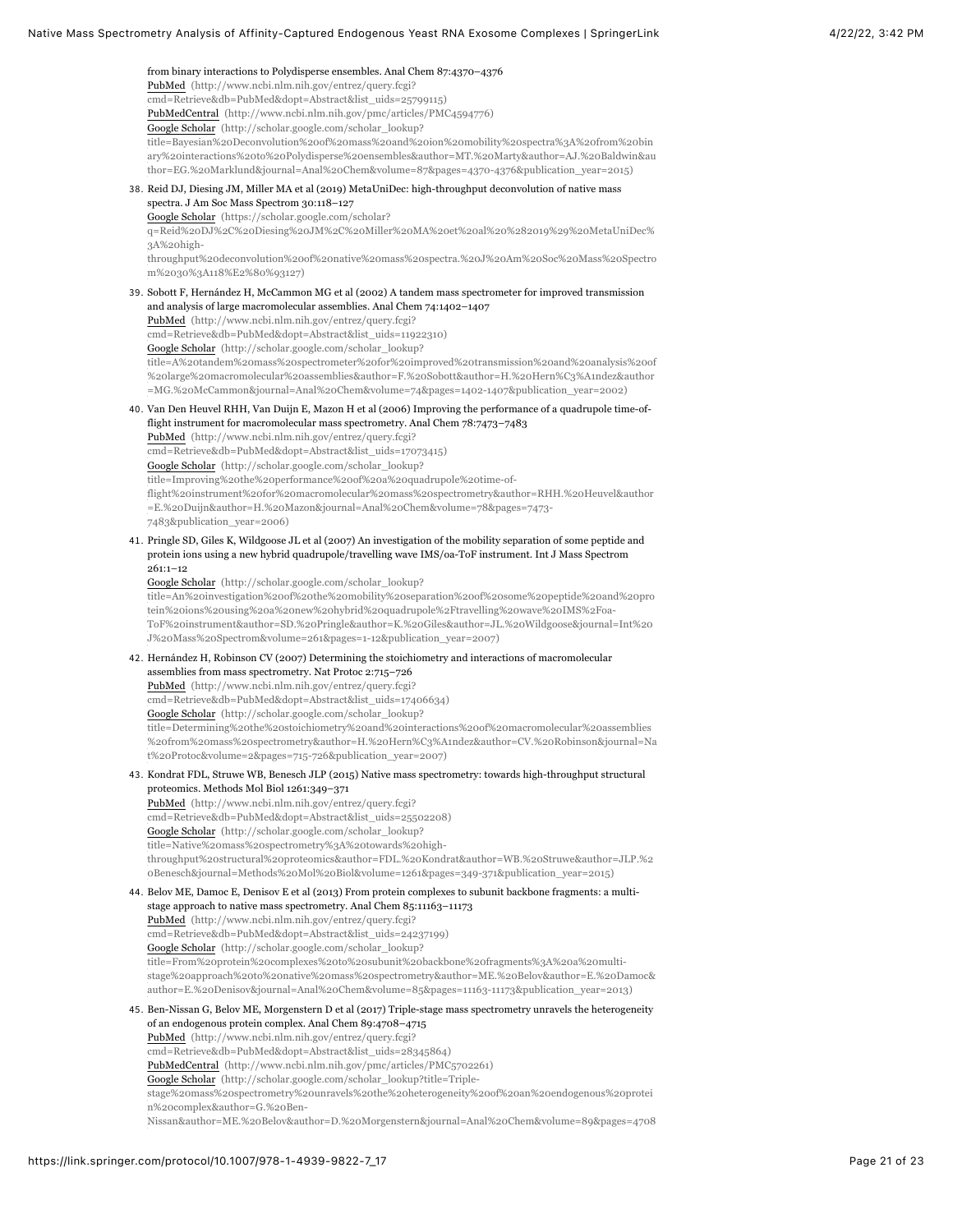<span id="page-21-2"></span>[-4715&publication\\_year=2017\)](http://scholar.google.com/scholar_lookup?title=Triple-stage%20mass%20spectrometry%20unravels%20the%20heterogeneity%20of%20an%20endogenous%20protein%20complex&author=G.%20Ben-Nissan&author=ME.%20Belov&author=D.%20Morgenstern&journal=Anal%20Chem&volume=89&pages=4708-4715&publication_year=2017)

<span id="page-21-4"></span><span id="page-21-3"></span>

| 46. van de Waterbeemd M, Fort KL, Boll D et al (2017) High-fidelity mass analysis unveils heterogeneity in intact<br>ribosomal particles. Nat Methods 14:283-286<br>PubMed (http://www.ncbi.nlm.nih.gov/entrez/query.fcgi?<br>cmd=Retrieve&db=PubMed&dopt=Abstract&list_uids=28114288)<br>Google Scholar (http://scholar.google.com/scholar_lookup?title=High-<br>fidelity%20mass%20analysis%20unveils%20heterogeneity%20in%20intact%20ribosomal%20particles&author<br>=M.%20Waterbeemd&author=KL.%20Fort&author=D.%20Boll&journal=Nat%20Methods&volume=14&pages=<br>283-286&publication_year=2017)                          |
|------------------------------------------------------------------------------------------------------------------------------------------------------------------------------------------------------------------------------------------------------------------------------------------------------------------------------------------------------------------------------------------------------------------------------------------------------------------------------------------------------------------------------------------------------------------------------------------------------------------------------|
| 47. Makarov A (2000) Electrostatic axially harmonic orbital trapping: a high-performance technique of mass<br>analysis. Anal Chem 72:1156-1162<br>PubMed (http://www.ncbi.nlm.nih.gov/entrez/query.fcgi?<br>cmd=Retrieve&db=PubMed&dopt=Abstract&list_uids=10740853)<br>Google Scholar (http://scholar.google.com/scholar_lookup?<br>title=Electrostatic%20axially%20harmonic%20orbital%20trapping%3A%20a%20high-<br>performance%20technique%20of%20mass%20analysis&author=A.%20Makarov&journal=Anal%20Chem&volu<br>me=72&pages=1156-1162&publication_year=2000)                                                             |
| 48. Makarov A, Denisov E (2009) Dynamics of ions of intact proteins in the orbitrap mass analyzer. J Am Soc Mass<br>Spectrom 20:1486-1495<br>PubMed (http://www.ncbi.nlm.nih.gov/entrez/query.fcgi?<br>cmd=Retrieve&db=PubMed&dopt=Abstract&list_uids=19427230)<br>Google Scholar (http://scholar.google.com/scholar_lookup?<br>title=Dynamics%20of%20ions%20of%20intact%20proteins%20in%20the%20orbitrap%20mass%20analyzer&a<br>uthor=A.%20Makarov&author=E.%20Denisov&journal=J%20Am%20Soc%20Mass%20Spectrom&volume=20<br>&pages=1486-1495&publication_year=2009)                                                          |
| 49. Benesch JLP, Aquilina JA, Ruotolo BT et al (2006) Tandem mass spectrometry reveals the quaternary<br>organization of macromolecular assemblies. Chem Biol 13:597-605<br>PubMed (http://www.ncbi.nlm.nih.gov/entrez/query.fcgi?<br>cmd=Retrieve&db=PubMed&dopt=Abstract&list_uids=16793517)<br>Google Scholar (http://scholar.google.com/scholar_lookup?<br>title=Tandem%20mass%20spectrometry%20reveals%20the%20quaternary%20organization%20of%20macrom<br>olecular%20assemblies&author=JLP.%20Benesch&author=JA.%20Aquilina&author=BT.%20Ruotolo&journal=<br>Chem%20Biol&volume=13&pages=597-605&publication_year=2006) |
| 50. Makino DL, Baumgärtner M, Conti E (2013) Crystal structure of an RNA-bound 11-subunit eukaryotic exosome<br>complex. Nature 495:70-75<br>PubMed (http://www.ncbi.nlm.nih.gov/entrez/query.fcgi?<br>cmd=Retrieve&db=PubMed&dopt=Abstract&list_uids=23376952)<br>Google Scholar (http://scholar.google.com/scholar_lookup?title=Crystal%20structure%20of%20an%20RNA-<br>bound%2011-<br>subunit%20eukaryotic%20exosome%20complex&author=DL.%20Makino&author=M.%20Baumg%C3%A4rtner<br>&author=E.%20Conti&journal=Nature&volume=495&pages=70-75&publication year=2013)                                                        |
|                                                                                                                                                                                                                                                                                                                                                                                                                                                                                                                                                                                                                              |

# <span id="page-21-5"></span><span id="page-21-1"></span>Copyright information

# © Springer Science+Business Media, LLC, part of Springer Nature 2020

### About this protocol

#### <span id="page-21-0"></span>**Cite this protocol as:**

Olinares P.D.B., Chait B.T. (2020) Native Mass Spectrometry Analysis of Affinity-Captured Endogenous Yeast RNA Exosome Complexes. In: LaCava J., Vaňáčová Š. (eds) The Eukaryotic RNA Exosome. Methods in Molecular Biology, vol 2062. Humana, New York, NY. https://doi.org/10.1007/978-1-4939-9822-7\_17

#### **First Online**

26 November 2019

#### **DOI** https://doi.org/10.1007/978-1-4939-9822-7\_17

**Publisher Name**

Humana, New York, NY